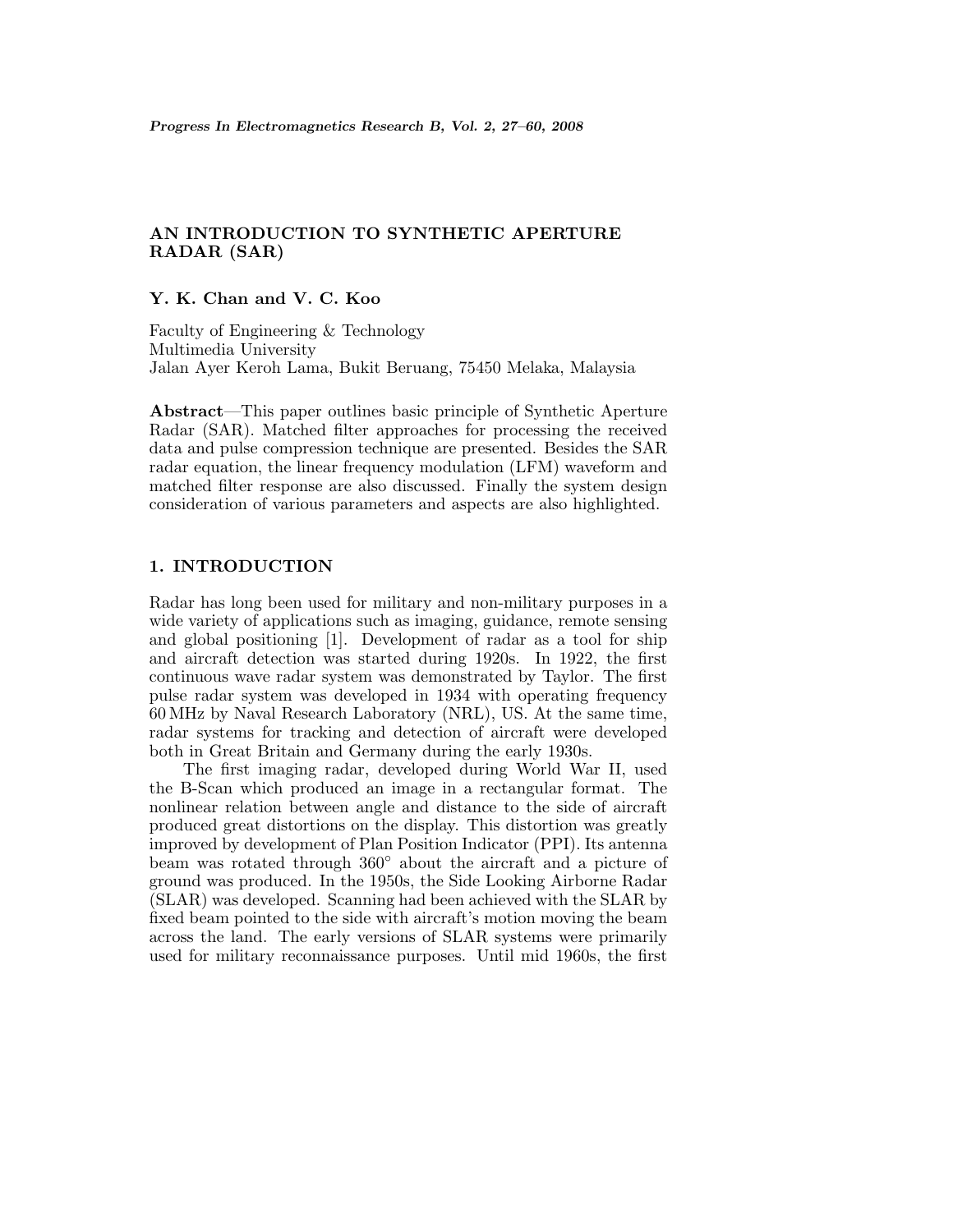high-resolution SLAR image was declassified and made available for scientific use.

However, the image formed by SLAR is poor in azimuth resolution. For SLAR the smaller the azimuth beamwidth, the finer the azimuth resolution. In order to obtain high-resolution image one has to resort either to an impractically long antenna or to employ wavelengths so short that the radar must contend with severe attenuation in the atmosphere. In airborne application particularly the antenna size and weight are restricted. Another way of achieving better resolution from radar is signal processing. Synthetic Aperture Radar (SAR) is a technique which uses signal processing to improve the resolution beyond the limitation of physical antenna aperture [2]. In SAR, forward motion of actual antenna is used to 'synthesize' a very long antenna. SAR allows the possibility of using longer wavelengths and still achieving good resolution with antenna structures of reasonable size.

In 1952, "Doppler beam-sharpening" system was developed by Wiley of Goodyear Corporation. This system was not side looking radar. It operated in squint mode with the beam point around 45<sup>°</sup> ahead. The radar group at Goodyear research facility in Litchfield, Arizona pursued Wiley's concept and built the first airborne SAR system, flown aboard a DC-3 in 1953. The radar system operated at 930 MHz, used a Yagi antenna with real aperture beamwidth of 100◦. During the late 1950s, and early 1960s, classified development of SAR systems took place at the University of Michigan and at some companies. At the same time, similar developments were conducting in other country such as Russia, France and United Kingdom.

The use of SAR for remote sensing is particularly suited for tropical countries. By proper selection of operating frequency, the microwave signal can penetrate clouds, haze, rain and fog and precipitation with very little attenuation, thus allowing operation in unfavourable weather conditions that preclude the use of visible/infrared system [3]. Since SAR is an active sensor, which provides its own source of illumination, it can therefore operate day or night; able to illuminate with variable lookangle and can select wide area coverage. In addition, the topography change can be derived from phase difference between measurement using radar interferomentry. SAR has been shown to be very useful over a wide range of applications, including sea and ice monitoring [4], mining [5], oil pollution monitoring [6], oceanography [7], snow monitoring [8], classification of earth terrain [9] etc. The potential of SAR in a diverse range of application led to the development of a number of airborne and spaceborne SAR systems.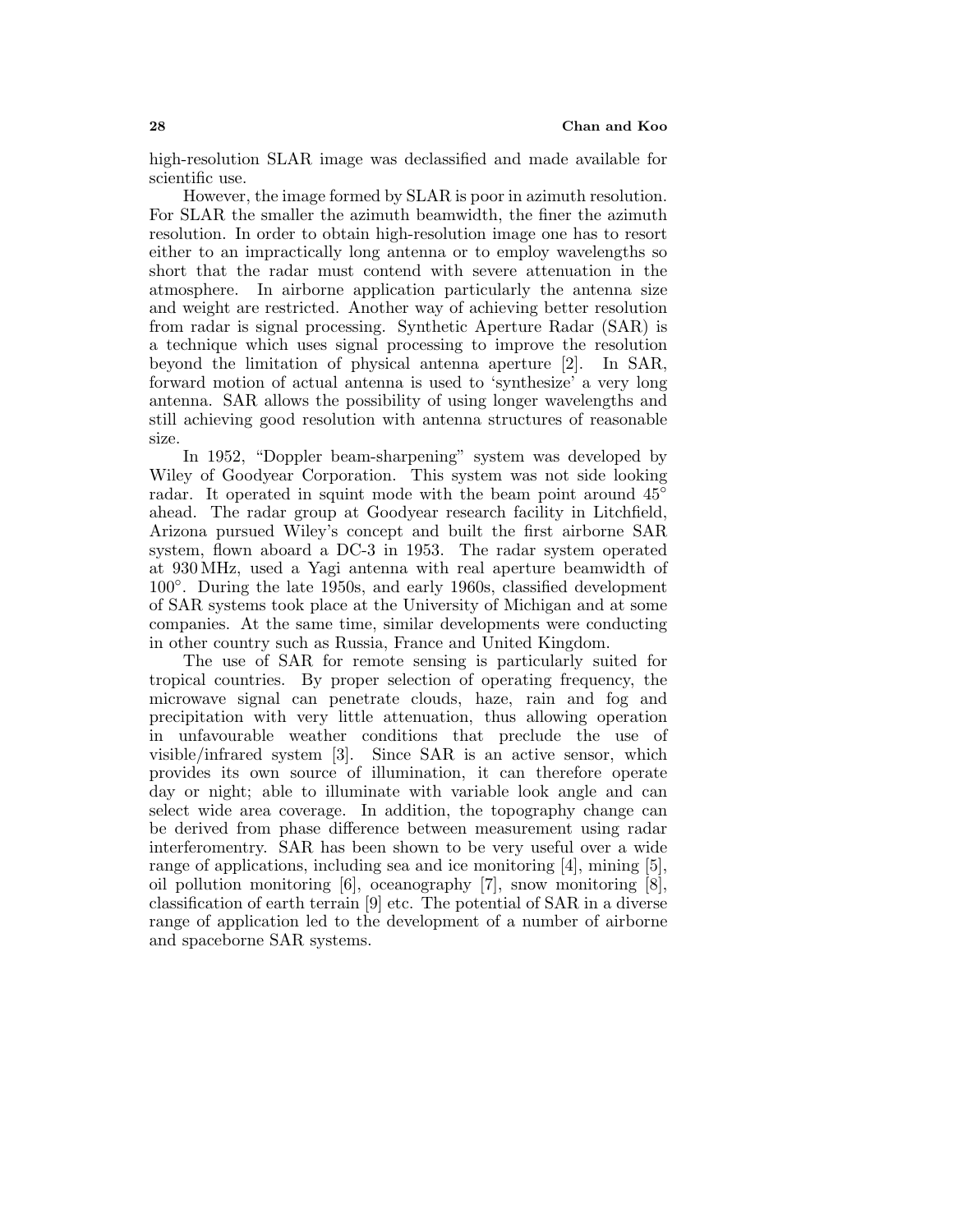#### **Progress In Electromagnetics Research B, Vol. 2, 2008 29**

Some SAR systems are described as follow. A polarimetric airborne SAR system was developed by NASA Jet Propulsion Laboratory (JPL) and loaded on CV-990 aircraft system [10]. The radar was operated at a wavelength of 24.5 cm (L-band) and had a 4-look resolution of about  $10 \text{ m}$  by  $10 \text{ m}$ . In July 1985, the CV-990 together with the SAR instrumentation was destroyed by fire during an aborted takeoff from March Air Force Base in Southern California. After the disaster, a new imaging radar (AIRSAR) was built at JPL and this system incorporates all the characteristics of the previous CV-990 L-band SAR. Fig. 1.1 shows the basic block diagram of the CV-990 system. The CV-990 system employed two separate antennas, one horizontally polarised and the other vertically polarised. Full polarisation can be achieved by transmits a pulses train through the switching circuitry. The pulses are transmitted through horizontal polarised antenna and received signal from both antenna. Then followed by transmits vertical polarised pulse and received by both antenna. Circulators permit a single antenna to be used for both transmission and reception. The CV-990 radar has served as the prototype for all other currently operating imaging radar and for the spaceborne system proposed by NASA for operation in 1990s.



Figure 1.1. Basic block diagram of the CV-990 polarimetric SAR system.

The AIRSAR system was built based on CV-990 L-band SAR and extended to include P-Band (440 MHz) and C-band (5300 MHz) [11]. The new system is capable of producing fully polarimetric data from all three frequencies simultaneously. It collects HH, HV, VH and VV data at all three frequencies with approximately 10 m resolution. Fig. 1.2 shows the functional diagram of AIRSAR. The system has a single stable local oscillator (STALO) clockand a single exciter source, which operates at L-Band. Each generated chirp is up-converted to C-Band and down-converted to P-Band. Each of the P- and L-Band signal is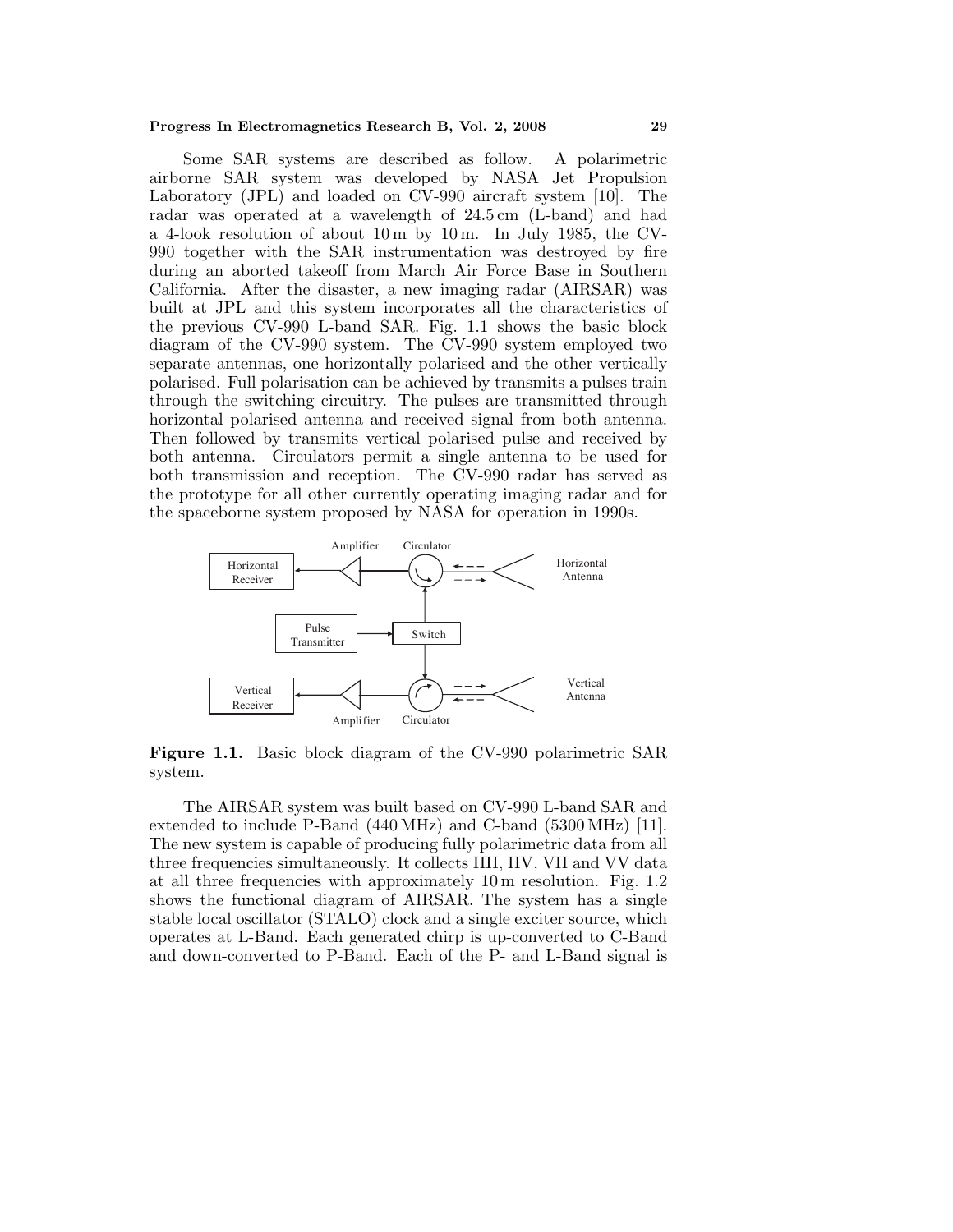amplified by a travelling wave tube (TWT). For C-Band, 2 TWTs are used before the signal is split into H and V channels for transmission. The H and V transmission events are separated in time by half a pulse repetition interval. The TWTs give peak power outputs of  $6 \text{ kW}$  at L-Band and 1 kW at P- and C-Band. A wide dynamic range is achieved by using 8-bit analogue-to-digital converters (ADC's). The ADC's each operates at 45 MHz and produces real-data samples (not I and Q) at a total data rate of between 20 and 60 Mbytes/second. The data from each receiver channel is multiplexed together for recording onto any of the three available HDDRs.



**Figure 1.2.** NASA/JPL aircraft imaging radar functional diagram.

One of the inexpensive SAR system is the Brigham Young University SAR (YSAR) [12]. Typical SAR system is complex, expensive and difficult to transport but the YSAR is relatively inexpensive and lightweight. This system is to be flown in four or six passenger aircraft at altitudes up to 2000 feet. The simplified block diagram of YSAR is shown in Fig. 1.3. The baseband chirp is generated by a low-cost 200 MHz Arbitrary Waveform Generator (AWG). The transmitter mixes the 100 MHz bandwidth chirp up to 2.1 GHz for transmission. The chirp is transmitted and received with double-sideband (DSB) modulation to reduce the cost. The receiver and local oscillator are used to mix the RF radar return from the antenna to an offset baseband and amplify it so it can be sampled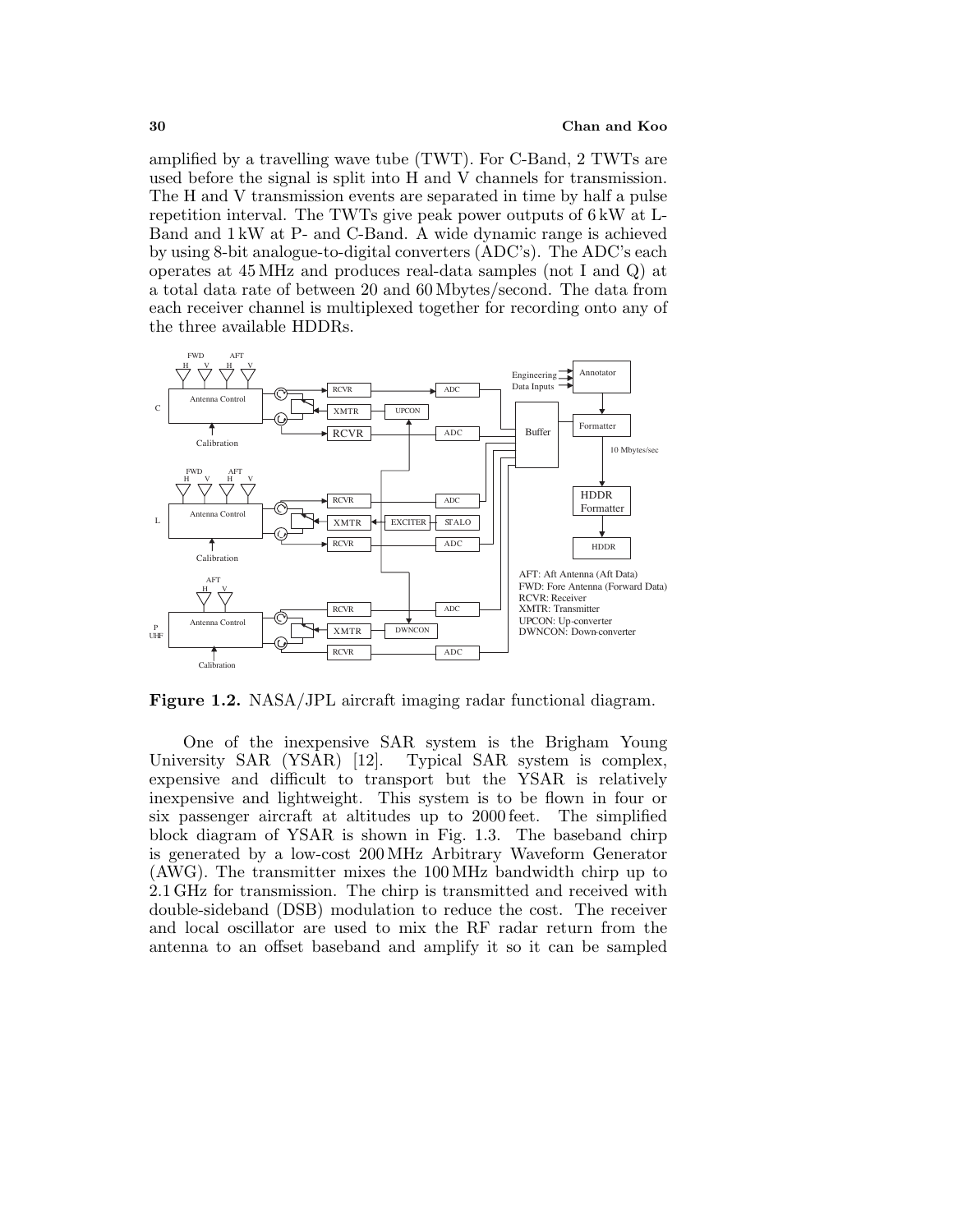by the digital system. A standard PC system is used with plug-in cards for analogue-to-digital conversion and digital processing. The computer based system was used for low cost design.



Figure 1.3. YSAR block diagram.

Many other airborne and spaceborne SAR systems are designed for government agency, research institution and private industry. The CCRS C/X- SAR is a multi-frequency, multi-polarisation airborne SAR developed by Canada Centre for Remote Sensing (CCRS) [13]. The system operates in C-band and X-band with both horizontal and vertical polarisation. Sandia National Laboratories has developed a multi-mode Twin-Otter SAR capable of operation on four bands: Ka band, Ku band, X band and VHF/UHF [14]. IFSARE developed by Environmental Research Institute of Michigan (ERIMM) is a X-band single polarisation (HH) interferometry SAR capable of generating up to a 1–3 m height accuracy [15]. C-band, single polarisation (VV) Danish SAR system is developed by Electromagnetics Institute of the Technical University of Demark[16]. The STAR-1 and STAR-2 systems are two fully commercial operational airborne SAR systems operated by Intera Technologies of Calgary [15]. Both are X-band systems. YINSAR is a low cost X-band interferometric SAR developed by Brigham Young University [17]. The European Earth Remote Sensing Satellite (ERS-1) is developed by European Space Agency [18]. It operates in the C-band with a VV polarisation. The Japanese Earth Resources Satellite-1 (JERS-1) is an operational Japanese satellite with SAR sensor operates in L-band with an HH polarisation [19].Shuttle Imaging Synthetic Aperture Radar (SIR) is a cooperative space shuttle experiment between NASA, the German Space Agency (DARA), and the Italian Space Agency (ASI). It equipped with multi-frequency, multi-polarization SAR that operates in the L, C and X-band and provides HH, VV, VH and HV polarization [20]. Most of these systems have been designed and operated for scientific application.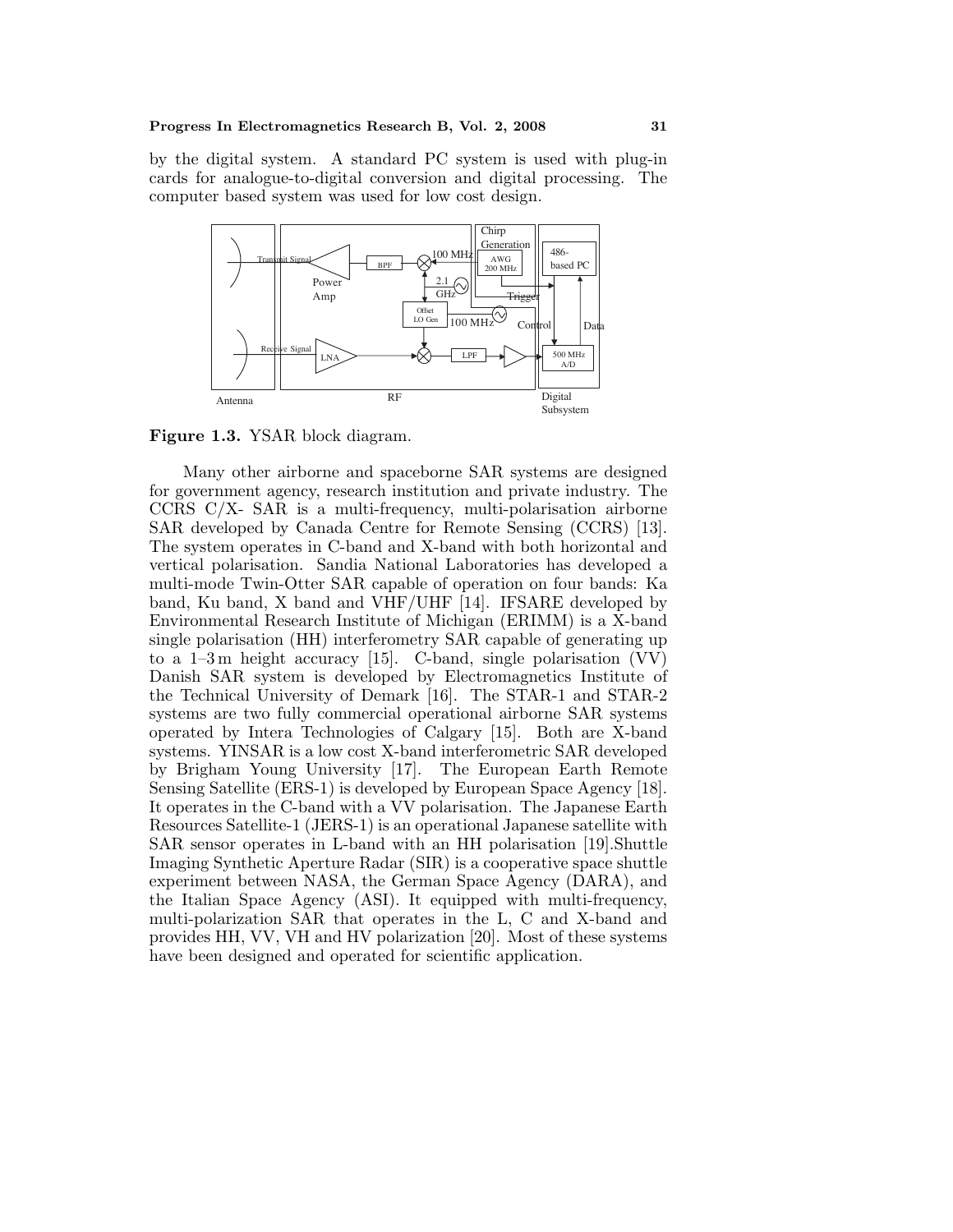## 2. PRINCIPLE OF SAR

## **2.1. Introduction**

RADAR is an acronym for **RA**dio **D**etection **A**nd **R**anging. Radar works like a flash camera but at radio frequency. Typical radar system consists of transmitter, switch, antenna, receiver and data recorder. The transmitter generates a high power of electromagnetic wave at radio wavelengths. The switch directed the pulse to antenna and returned echo to receiver. The antenna transmitted the EM pulse towards the area to be imaged and collects returned echoes. The returned signal is converted to digital number by the receiver and the function of the data recorder is to store data values for later processing and display. Fig. 2.1 shows the simply block diagram of a radar system.



Figure 2.1. Basic block diagram of typical radar system.

The radar platform flies along the track direction at constant velocity. For real array imaging radar, its long antenna produces a fan beam illuminating the ground below. The along track resolution is determined by the beamwidth while the across resolution is determined by the pulse length. The larger the antenna, the finer the detail the radar can resolve.

In SAR, forward motion of actual antenna is used to 'synthesize' a very long antenna. At each position a pulse is transmitted, the return echoes pass through the receiver and recorded in an 'echo store'. The Doppler frequency variation for each point on the ground is unique signature. SAR processing involves matching the Doppler frequency variations and demodulating by adjusting the frequency variation in the return echoes from each point on the ground. Result of this matched filter is a high-resolution image. Figure below shows the synthetic aperture length.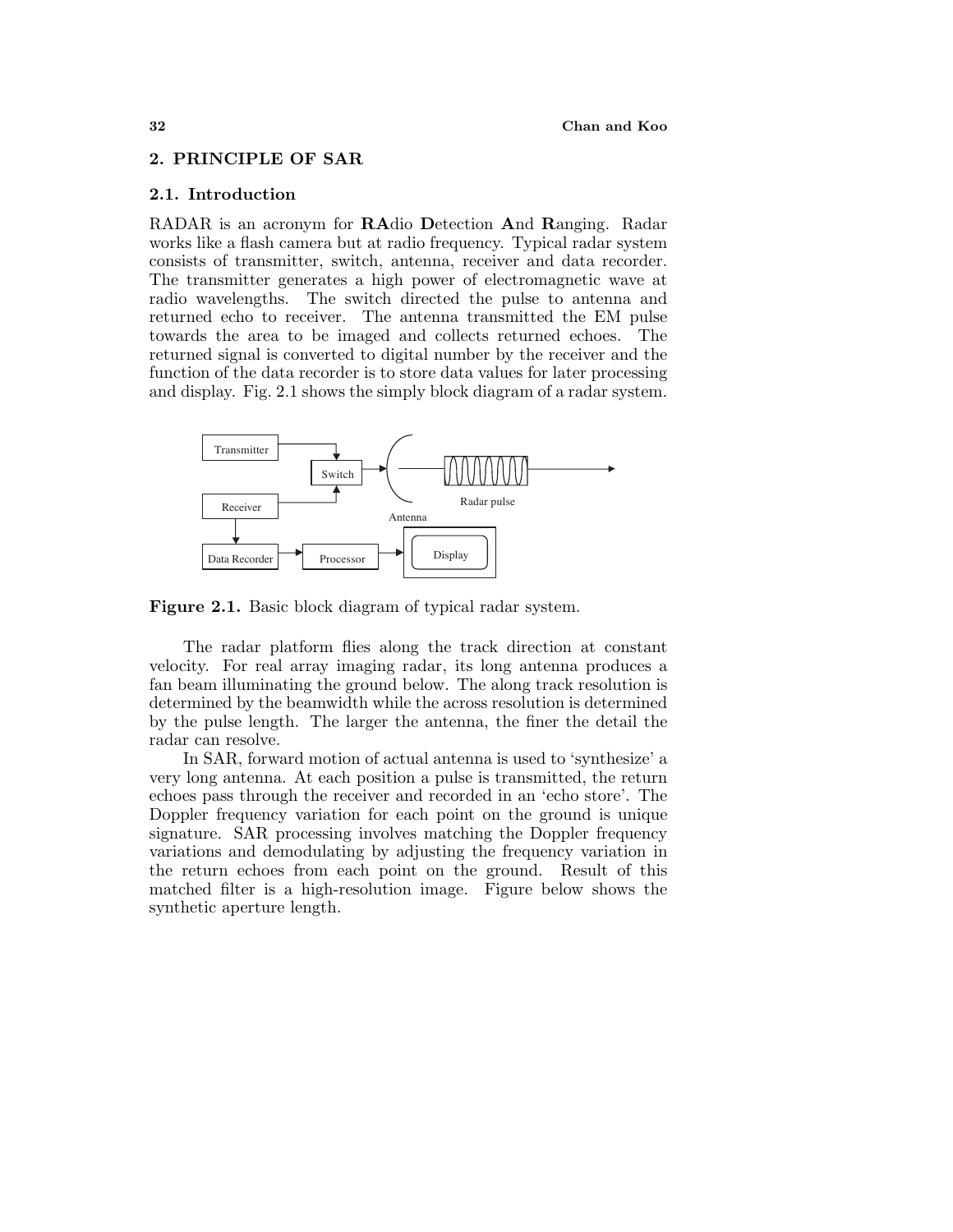

**Figure 2.2.** Synthetic aperture.

#### **2.2. The Description of an Imaging Radar**

The geometry of an imaging radar is shown in Fig. 2.3. The physical aperture of the radar with width  $W_a$  and length  $\ell$  generates a RF beam whose angular across track 3 dB beamwidth of antenna and angular along-track 3 dB beamwidth of antenna is  $\theta_V$  and  $\theta_H$  respectively.  $\theta_V$ is determined by the width and length of antenna, and wavelength of transmitted signal  $(\lambda)$ . This relation is written as [2],

$$
\theta_V = \lambda / W_a \tag{2.1}
$$

The antenna is mounted on a platform such as an aircraft that travels along a flight path with velocity  $v$ . It illuminates the shaded path (known as footprint) on the ground as the aircraft moves in the direction of flight path. The width of the ground swath is simply given by

$$
W_g = \frac{\lambda R}{W_a \cos \theta} \tag{2.2}
$$

where  $\theta$  is the incidence angle (look angle) of the beam, R is the slant range from the antenna to the midpoint of swath.

The RF energy transmitted from antenna has a duration  $\tau_p$  and is repeated at a given interval, pulse repetition interval (PRI) that can be inverted to obtain the pulse repetition frequency (PRF).

# 2.2.1. The Resolution of a Real Aperture Radar

Ground resolution is defined as the ability of the system to distinguish between two targets on the ground. Ground range resolution is shown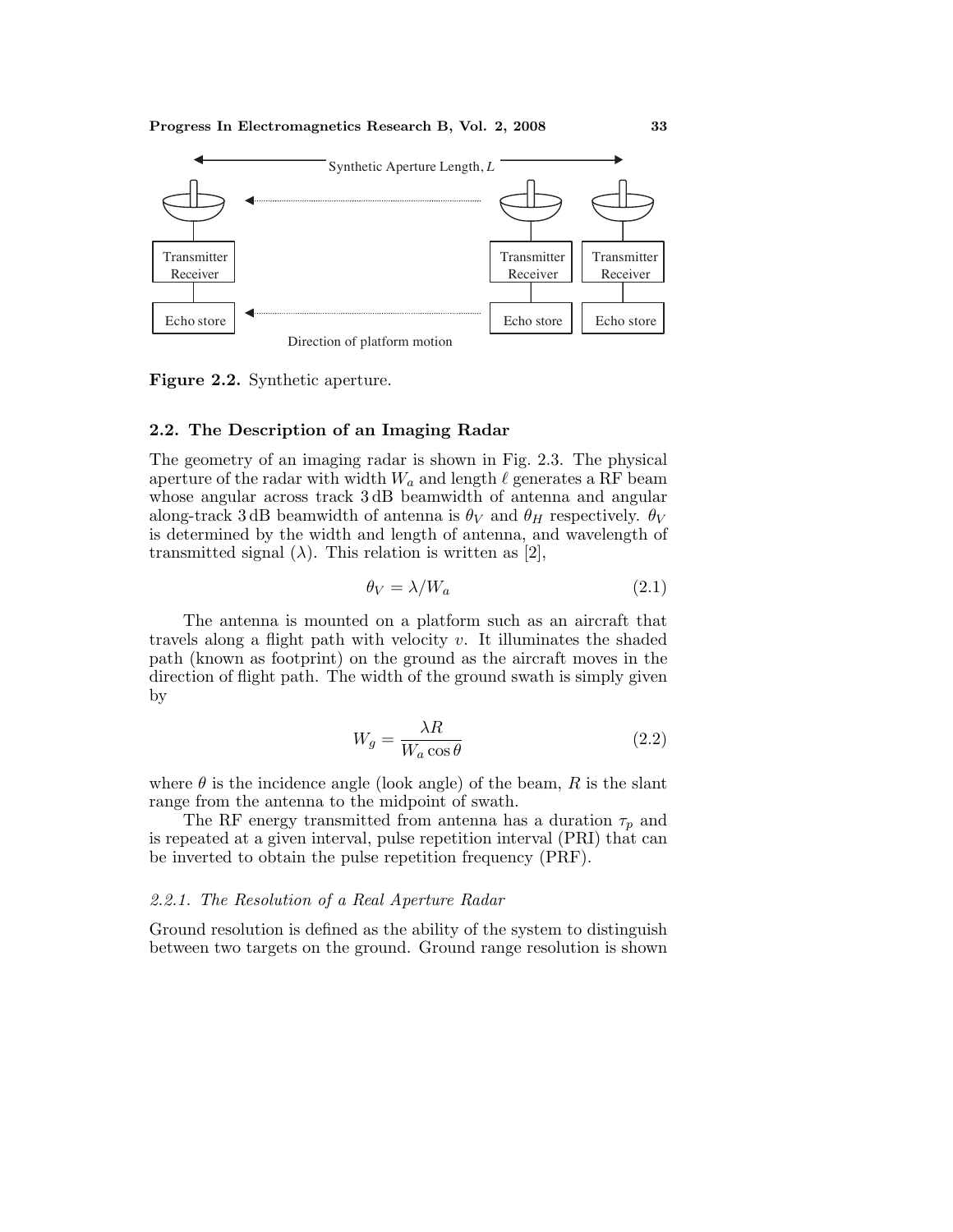

**Figure 2.3.** The imaging radar geometry.

in Fig. 2.4 as  $\rho_g$ . The range resolution of real aperture radar is given as [2],

$$
\rho_g = \frac{c\tau_p}{2\sin\theta} \tag{2.3}
$$

where  $\tau_p$  is the pulse length and c is the speed of light. The range resolution is the function of pulse width and lookangle but independent of height.

Azimuth resolution is the minimum distance on the ground in the direction parallel to the flight path of the aircraft at which two targets can be separately imaged. Two targets located at same slant range can be resolved only if they are not in the radar beam at the same time. Fig. 2.5 shows the angular spread of the radar beam in the azimuth direction is equal to

$$
\theta_H = \lambda / \ell \tag{2.4}
$$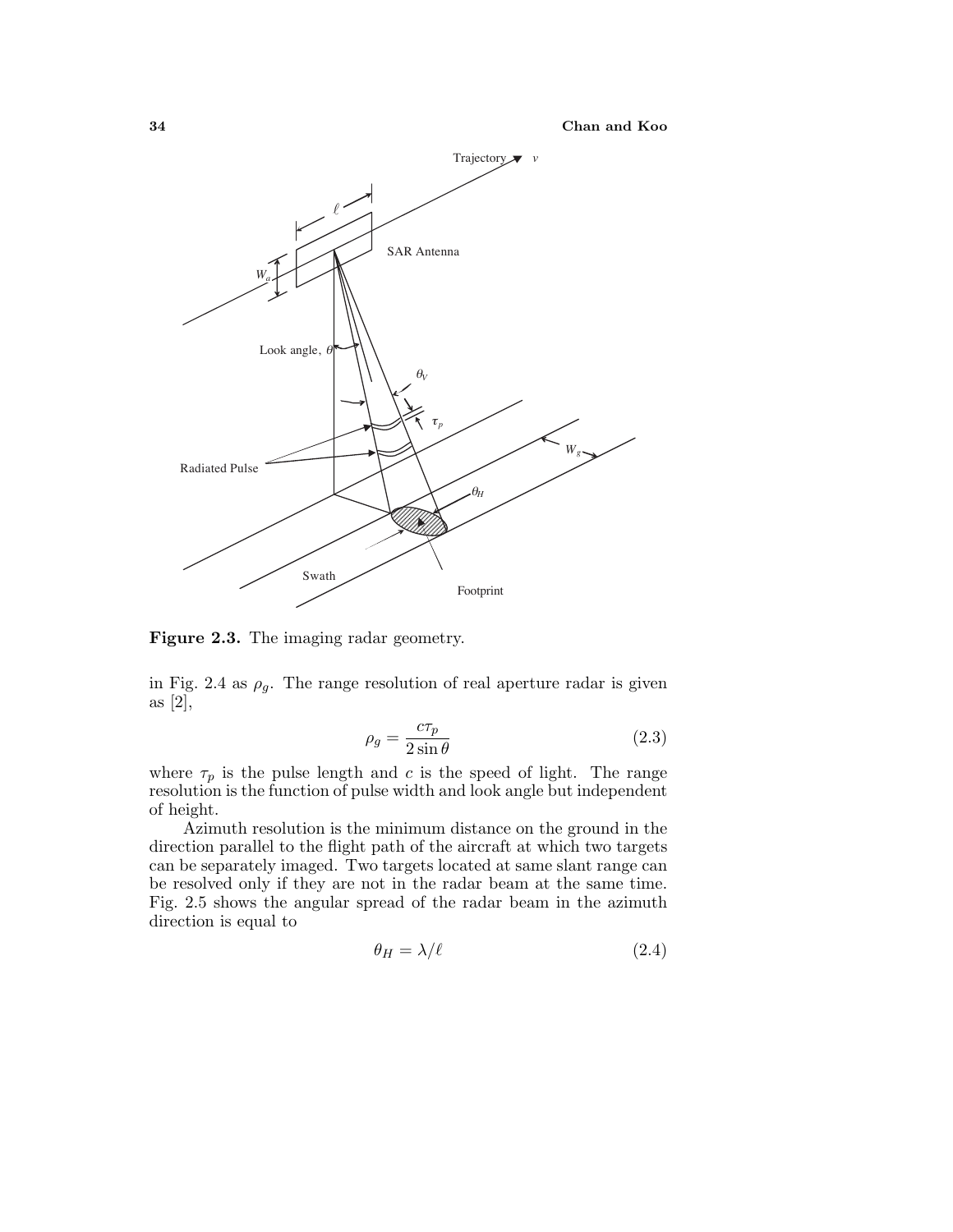

**Figure 2.4.** Range resolution of a real aperture radar.

Thus, the azimuth resolution can be written as,

$$
\rho_a = R\theta_H = \frac{R\lambda}{\ell} \tag{2.5}
$$

The azimuth resolution is dependent on aperture length. In order to improve resolution, a longer antenna needs to be employed. The mechanical problems involved in constructing an antenna with a surface precision accurate to within a fraction of wavelength, and the difficulty in maintaining that level of precision in an operational environment, make it difficult to attain values of  $\ell/\lambda$  greater than a few hundred aperture [2].

# 2.2.2. Resolution of Synthetic Aperture Radar

SAR is based on the generation of an effective long antenna by signal processing means rather than by the actual use of a long physical antenna. The SAR processing can be achieved by utilising the Doppler effect (frequency shift) of the echo signal [21].

The geometry of SAR is shown in Fig. 2.6. The aircraft is mapping the point, p, whose coordinates are  $x_0$ ,  $y_0$ , 0. The aircraft will fly a synthetic array of length  $L$ , centered at  $y = 0$  at speed v, parallel to the y-axis and altitude,  $h_o$ . The time to fly the array is  $T = L/v$ . The range from the aircraft to  $p$  can be written

$$
R = \sqrt{x_o^2 + (y_o - vt)^2 + h_o^2}
$$
 (2.6)

where  $-T/2 \le t \le T/2$ , for  $L \ll R$ ,  $R_o = \sqrt{x_o^2 + y_o^2 + h_o^2}$  and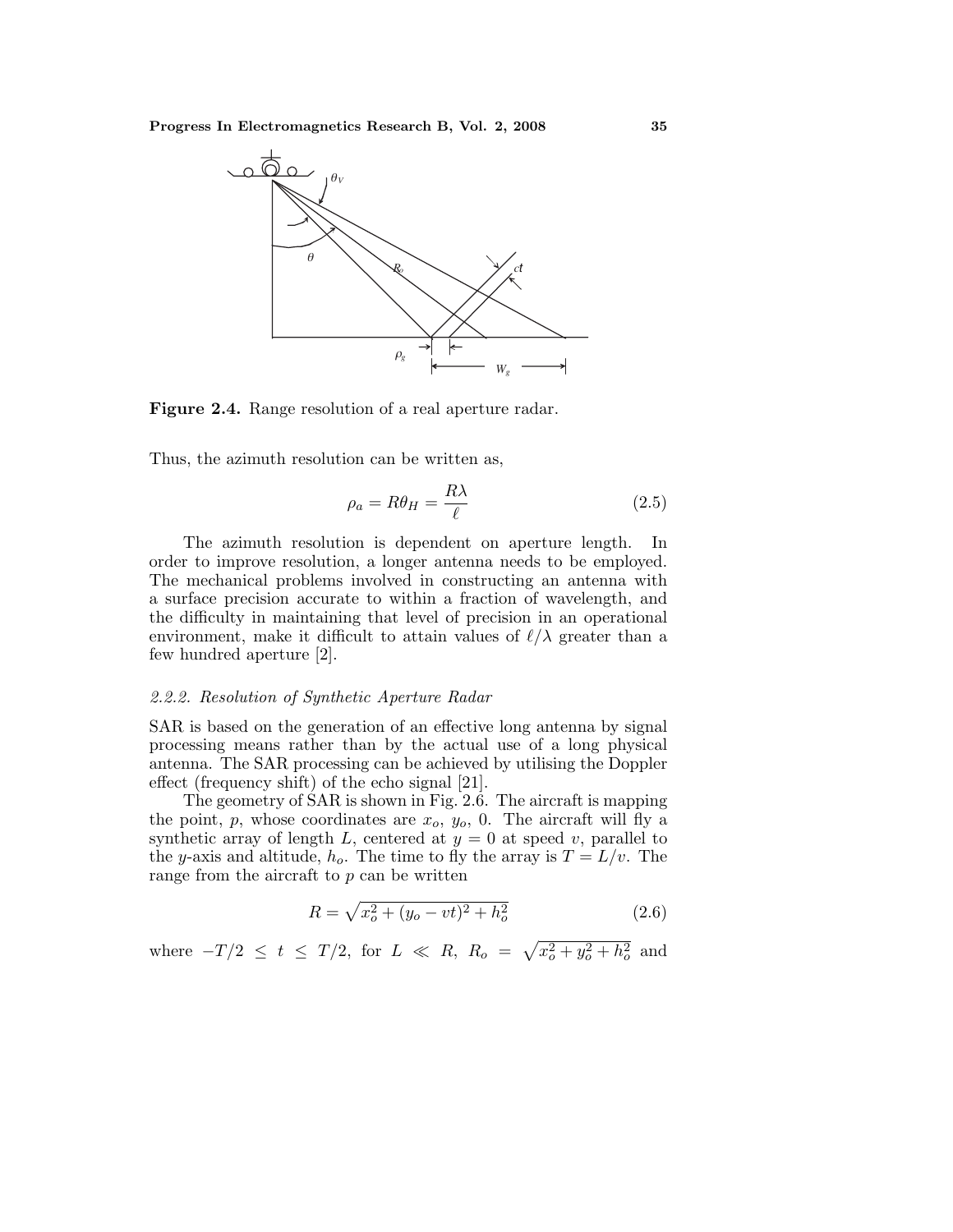

**Figure 2.5.** Azimuth resolution of a RAR.



**Figure 2.6.** Illustration of azimuth resolution of SAR.

 $\cos \theta_o = y_o/R_o$ , the terms to  $t^2$  in Taylors series expansion for R yield

$$
R \cong R_o \left( 1 - \frac{vt}{R_o} \cos \theta_o + \frac{v^2 t^2}{2R_o^2} \sin^2 \theta_o \right) \tag{2.7}
$$

Assuming a signal transmitted toward a point scatterer at p as

$$
e_1 = A \cos \omega_o t. \tag{2.8}
$$

while A is the amplitude and  $\omega_o$  is the angular frequency, will be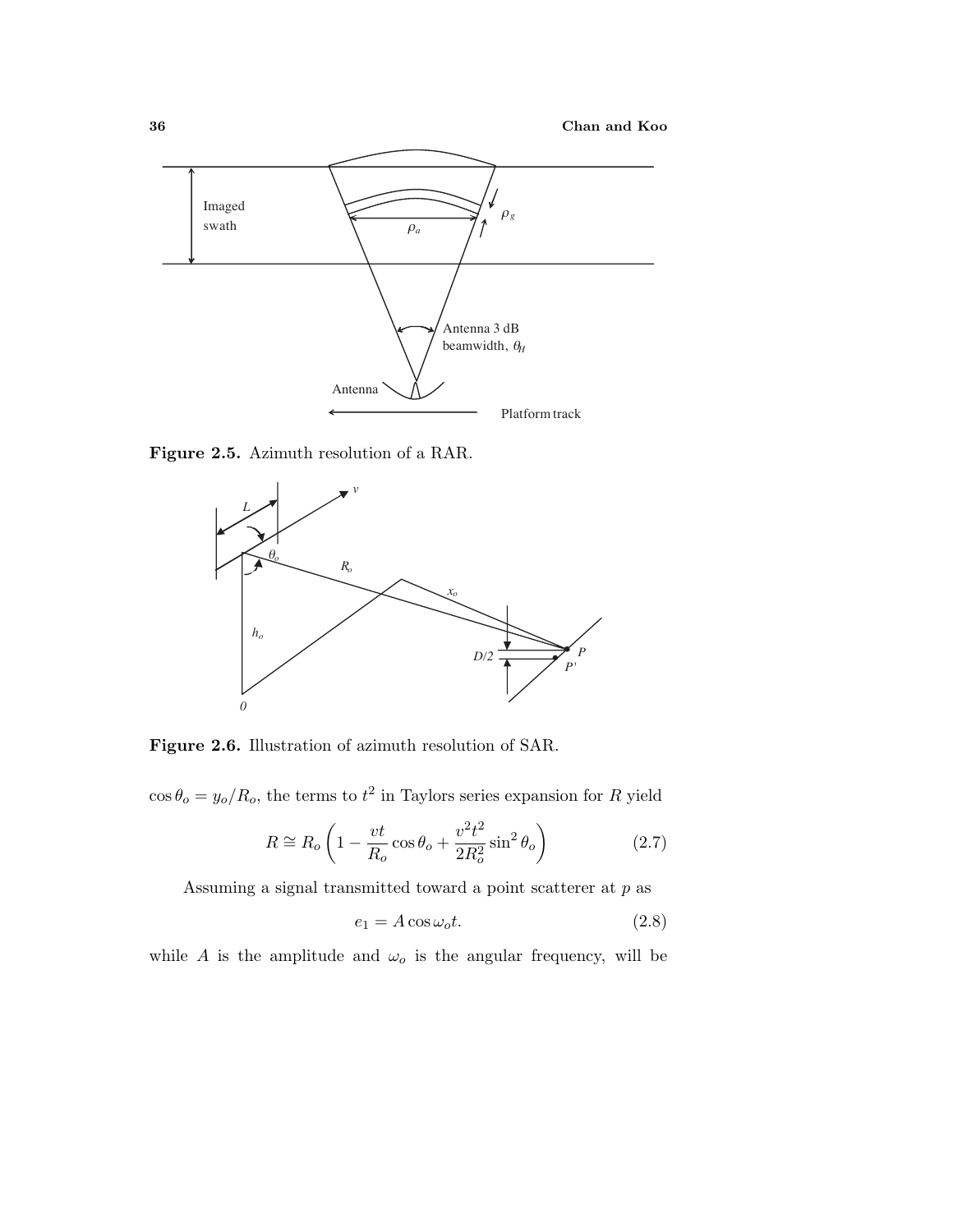## **Progress In Electromagnetics Research B, Vol. 2, 2008 37**

reflected and received at the aircraft with a time delay  $\tau'$  so that

$$
e_2 = KA \cos \omega_o (t - \tau') \tag{2.9}
$$

where  $K$  is a constant and  $e_2$  is the received signal. The time delay is given as a function of range, R, as  $\tau' = 2R/c$ . Thus, time delay becomes,

$$
\tau' = \frac{2R_o}{c} - \frac{2vt}{c}\cos\theta_o + \frac{v^2t^2}{R_oc}\sin^2\theta_o \tag{2.10}
$$

The argument of the received signal with this substitution for  $\tau'$  is

$$
\theta(t) = \omega_o(t - \tau')
$$
  
=  $\omega_o t - \frac{2\omega_o R_o}{c} + \frac{2\omega_o vt}{c} \cos \theta_o - \frac{\omega_o v^2 t^2}{R_o c} \sin^2 \theta_o$  (2.11)

In terms of wavelength,  $\lambda = 2\pi c/\omega_o$ ,

$$
\theta(t) = \omega_o t - \frac{4\pi R_o}{\lambda} + \frac{4\pi}{\lambda} vt \cos \theta_o - \frac{2\pi v^2 t^2}{R_o \lambda} \sin^2 \theta_o \tag{2.12}
$$

Using the usual definition of the instantaneous frequency as

$$
f_i = \frac{1}{2\pi} \frac{d\theta(t)}{dt}
$$
\n(2.13)

thus, we get

$$
f_i = f_o + \frac{2v}{\lambda} \cos \theta_o - \frac{2v^2 t}{R_o \lambda} \sin^2 \theta_o \tag{2.14}
$$

where  $f_o = \omega_o/2\pi$ . The second term is the doppler shift associated with the squint angle  $\theta_o$ . The third term represents the change in doppler shift due to the forward motion of the aircraft.

The instantaneous frequency for the two targets,  $p$  and  $p'$ , both at a distance of  $R_o$  but separated in azimuth by a distance,  $D/2$ , will be

$$
f_o + \frac{2v}{\lambda} \cos \theta_o
$$
 and  $f_o + \frac{2v}{\lambda} \cos \theta_o - \frac{vD}{R_o \lambda} \sin \theta_o$ 

since the time to fly the distance between them is  $t = D \sin \theta_0 / 2v$  and the observed differential frequency shift  $\Delta f_i$  will be

$$
\Delta f_i = \frac{vD}{R_o \lambda} \sin \theta_o \tag{2.15}
$$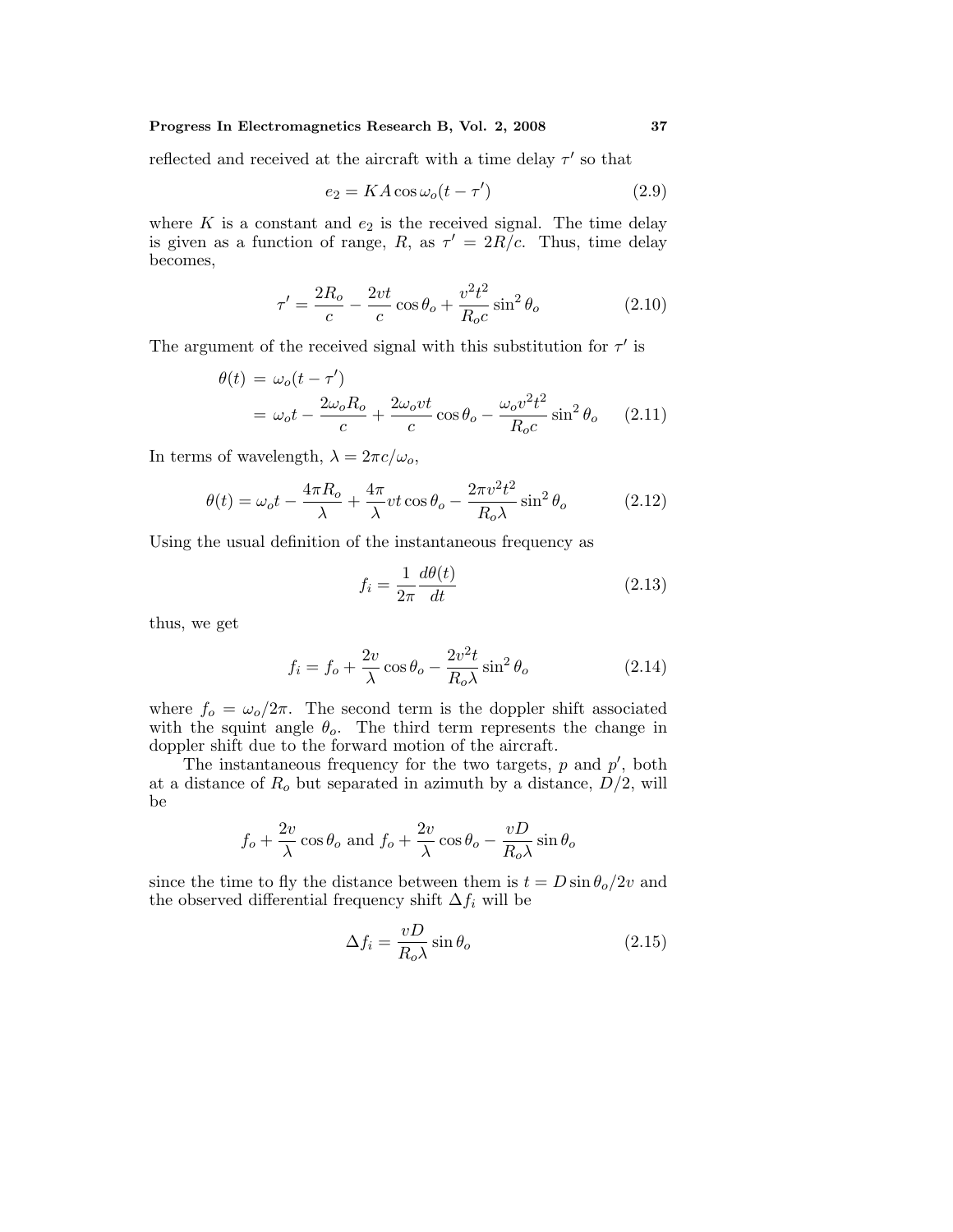thus to resolve two targets separated by a distance  $D/2$  having a frequency difference of  $\Delta f_i$ , data must be collected for a time  $T \cong$  $1/\Delta f_i$ . This results in the synthetic array length,

$$
L = vT
$$
  
=  $\frac{R_o \lambda}{D \sin \theta_o}$  (2.16)

Thus from  $(2.15)$  and  $(2.16)$ , we obtain

$$
\rho_a = \frac{D}{2} = \frac{\lambda R_o}{2L \sin \theta_o} \tag{2.17}
$$

Maximum resolution in the y-direction can be obtained by considering the fact that the antenna illumination coverage on the ground should be greater than the equivalent antenna array length. Using the antenna beamwidth relationships, we get

$$
\frac{R_o \lambda}{\ell} > L = \frac{\lambda R}{D \sin \theta_o} \tag{2.18}
$$

where  $\ell$  is the actual antenna length and  $L$  is the equivalent array length on the ground. Noting that  $\rho_a = \frac{D}{2}$ , (2.18) for  $\theta_o = 90^\circ$  results

$$
\rho_a \ge \frac{\ell}{2} \tag{2.19}
$$

The best y-direction resolution obtainable is equal to one half of the actual antenna length  $\ell$ , independent of range, wavelength and pointing. This implied that smaller antenna can obtain better resolution.

#### 2.2.3. SAR Processing

The main goal of SAR data processing is the determination of the range and azimuth coordinates of the targets lying in the strip-map. The SAR data space is a conceptual collection of SAR data arranged by range line  $(1, 2, 3, 4, ...)$  with the first data point from each range line at the top and the last data from each range line at the bottom [22]. A range line is a recording of all the reflections from a single transmitted chirp pulse. This data space is shown in Fig. 2.7.

Generally there are two approaches for SAR processing, namely Two-dimension Algorithm and Range Doppler Processing Algorithm. Two-dimension Algorithm processes the range and azimuth data simultaneous whereas the Range Doppler Processing algorithm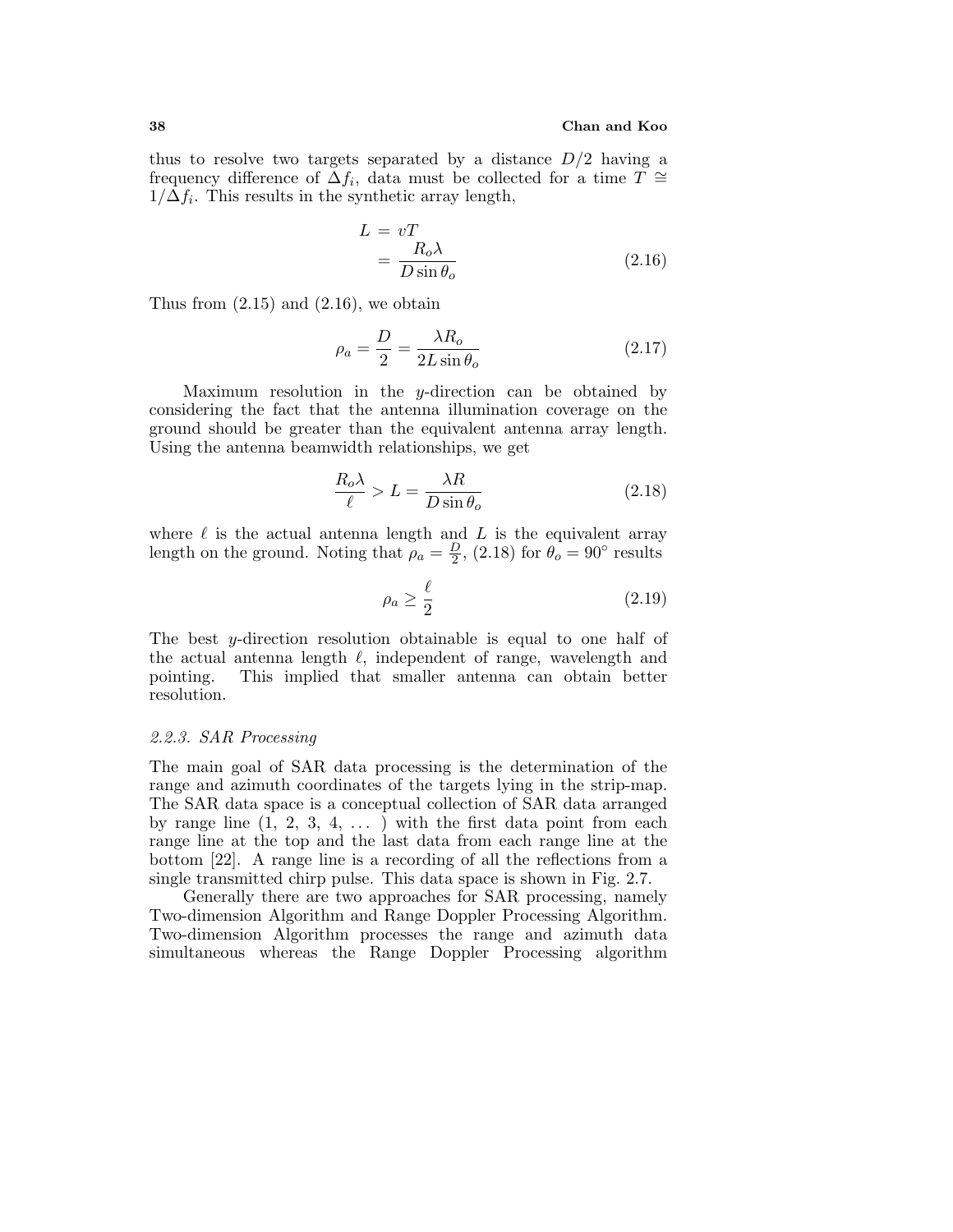

**Figure 2.7.** Two-dimensional SAR data space.

implements range compression processing followed by azimuth compression processing. However, Two-dimension Algorithm proposed by Alan Di Cenzo [23] required larger memory and computational power.

The most common algorithm employed in most the SAR processing system is the Range Doppler Processing algorithm. It is a two-dimensional correlating procedure. The two dimensions of the correlation processing are realised as two one-dimensional matched filter operations namely range compression and azimuth compression. The first matched filtering operates on the single pulse radar returns (detail described in Section 2.3) and the second matched filtering operation operates on the Doppler signal. Fig. 2.8 shows the basic concept of the SAR processing.



**Figure 2.8.** Range-doppler processing.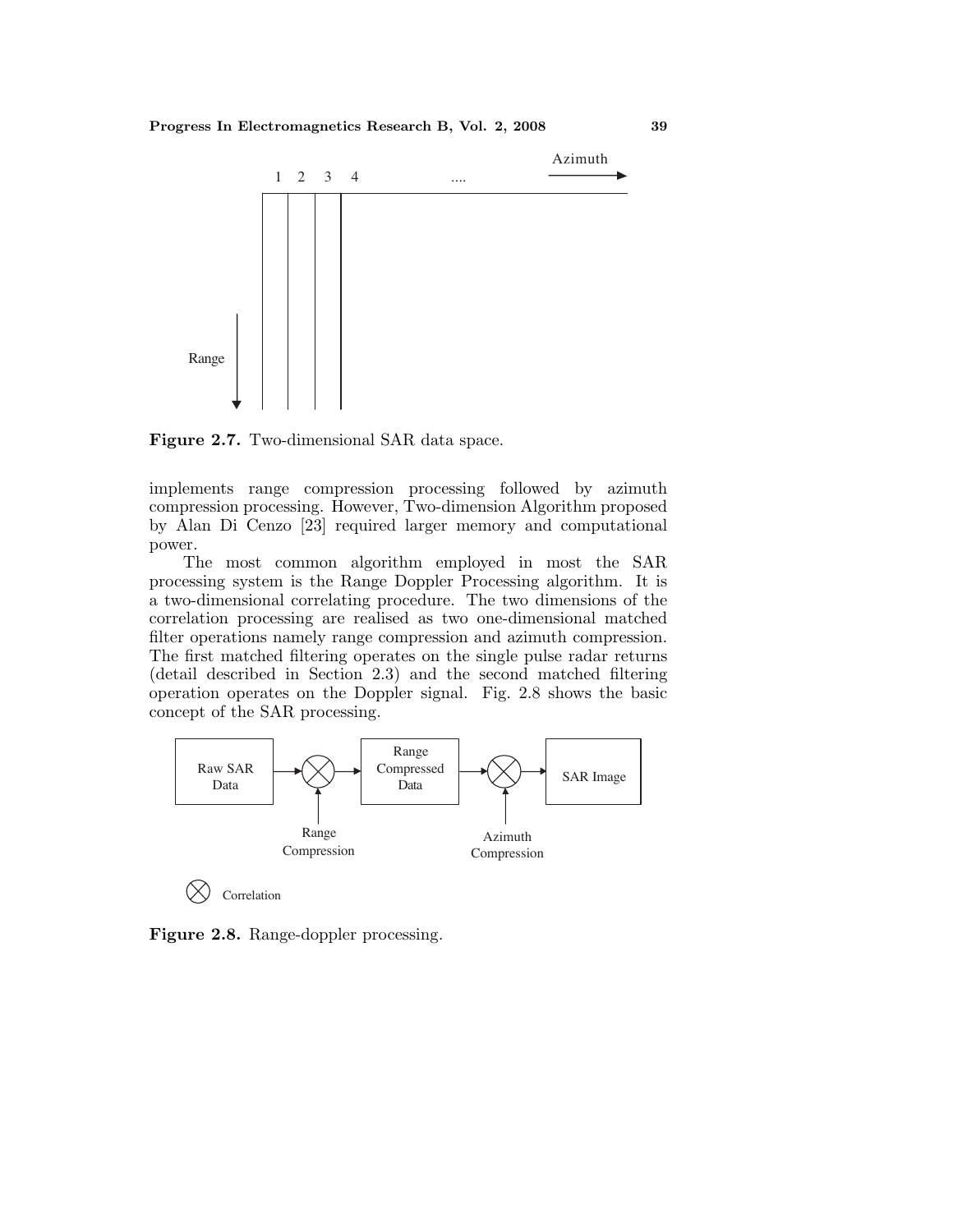## **2.3. Matched Filter and Pulse Compression**

The matched filter and pulse compression concepts are the basic of SAR processing algorithms [2]. The matched filter is a filter whose impulse response, or transfer function is determined by a certain signal, in a way that will result in the maximum attainable signal to noise ratio. Pulse compression involves using a matched filter to compress the energy in a signal into a relative narrow pulse.

## 2.3.1. Basic Properties of Matched Filter

A matched filter is designed to maximise the response of a linear system to particular known signal. Fig. 2.9 shows the basic block diagram of a matched filter radar system. The transmitted waveform is generated by a signal generator designated as  $s(t)$ . The signal output from  $s(t)$  is amplified, fed to antenna, radiated, reflected from a target and return to receiver. The output of receiver is fed into the matched filter after suitable amplification. The matched filter impulse response,  $h(t)$ , is simply a scaled, time reversed and delayed form of the input signal. The shape of the impulse response is related to the signal and therefore matched to the input. The matched filter has the property of being able to detect the signal even in the presence of noise. It yields a higher output peaksignal to mean noise power ratio for the input than for any other signal shape with the same energy content.



**Figure 2.9.** Basic matched filter radar system.

Assuming return signal is a replica of transmitted signal with a time delay  $t_o$ . The filter is matched to  $s(t)$  and has an impulse response of

$$
h(t) = Ks(t_o - t) \tag{2.20}
$$

where  $t_o$  is a delay and K is a constant. The Fourier Transform (FT) of the impulse response of  $h(t)$  is known as the transfer function of the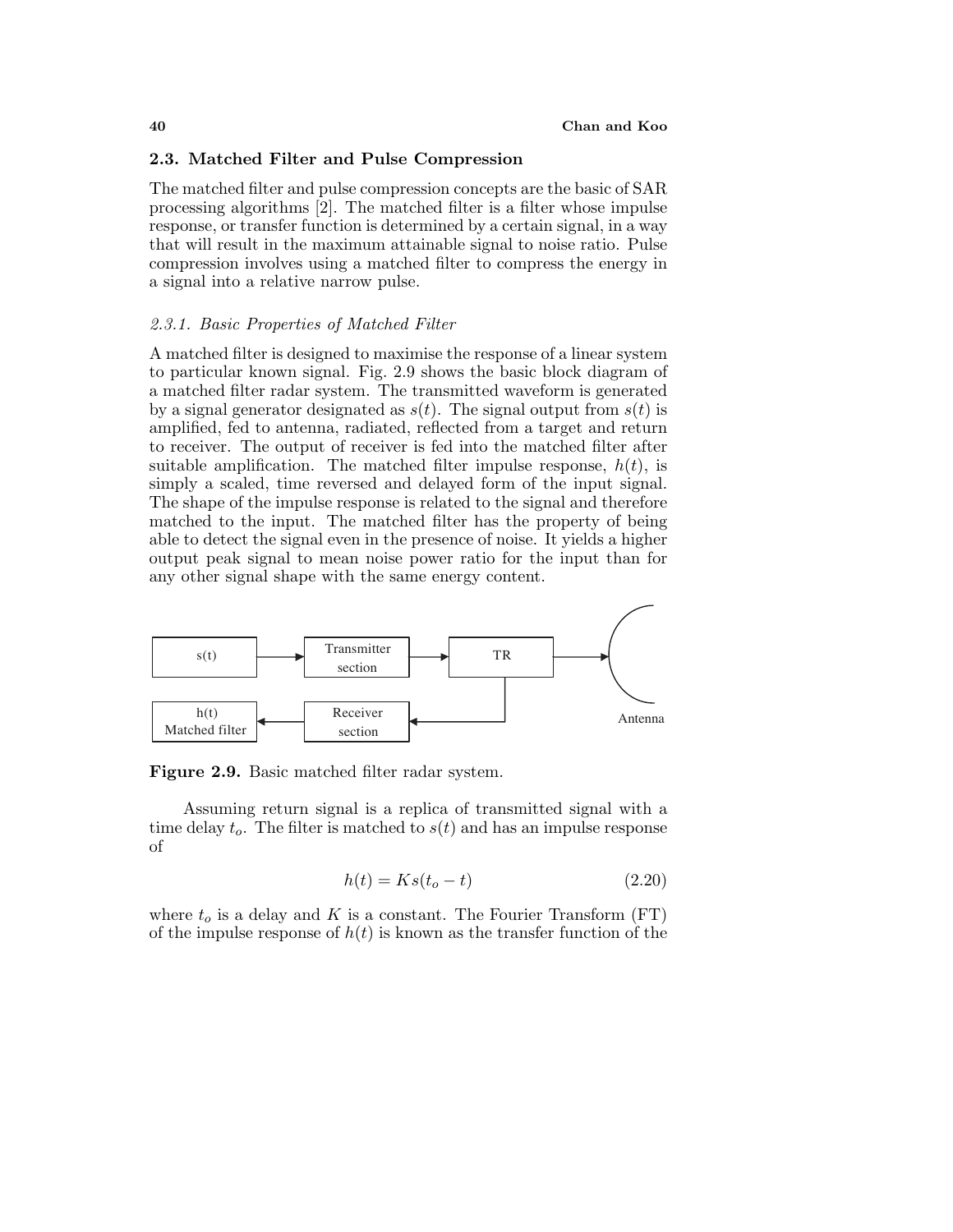**Progress In Electromagnetics Research B, Vol. 2, 2008 41**

matched filter,  $H(jw)$  and can be written as

$$
H(jw) = FT\{h(t)\}\tag{2.21}
$$

$$
H(jw) = \int_{-\infty}^{\infty} h(t)e^{-jwt}dt
$$
 (2.21)

Substituting  $h(t)$  from Equation (2.20),

$$
H(jw) = K \int_{-\infty}^{\infty} s(t_o - t) e^{-jwt} dt
$$
\n(2.23)

By changing the time variable as,  $\tau = t_o - t$ , (2.23) is given as,

$$
H(jw) = -K \int_{-\infty}^{\infty} s(\tau) e^{j w \tau} d\tau \tag{2.24}
$$

The FT of  $s(t)$  is written as,

$$
S(jw) = \int_{-\infty}^{\infty} s(\tau)e^{-jwt}dt
$$
 (2.25)

The complex conjugate of  $S(jw)$ ,  $S^*(jw)$  is given as

$$
S^*(jw) = S(-jw) \tag{2.26}
$$

From the equations above,  $H(jw)$  can be written as,

$$
H(jw) = -Ke^{-jwt_o}S^*(jw)
$$
\n
$$
(2.27)
$$

The transfer function of the matched filter obtained is the complex conjugate of the spectrum of the signal to which it is matched. Hence, the impulse response  $h(t)$  of the matched filter is a scaled, time reversed and delayed version of the desired signal.

The output of a matched filter when a signal,  $s(t)$  is impressed at the input can be computed with the expressions derived for the transfer function. In the time domain, the output can be obtained either by the convolution integral or the cross correlation integral. For the convolution integral, let  $y(t)$  be the output of the matched filter. The output,  $y(t)$ , is then given by:

$$
y(t) = h(t) * s(t) = \int_{-\infty}^{\infty} h(t - u)s(u)du
$$
 (2.28)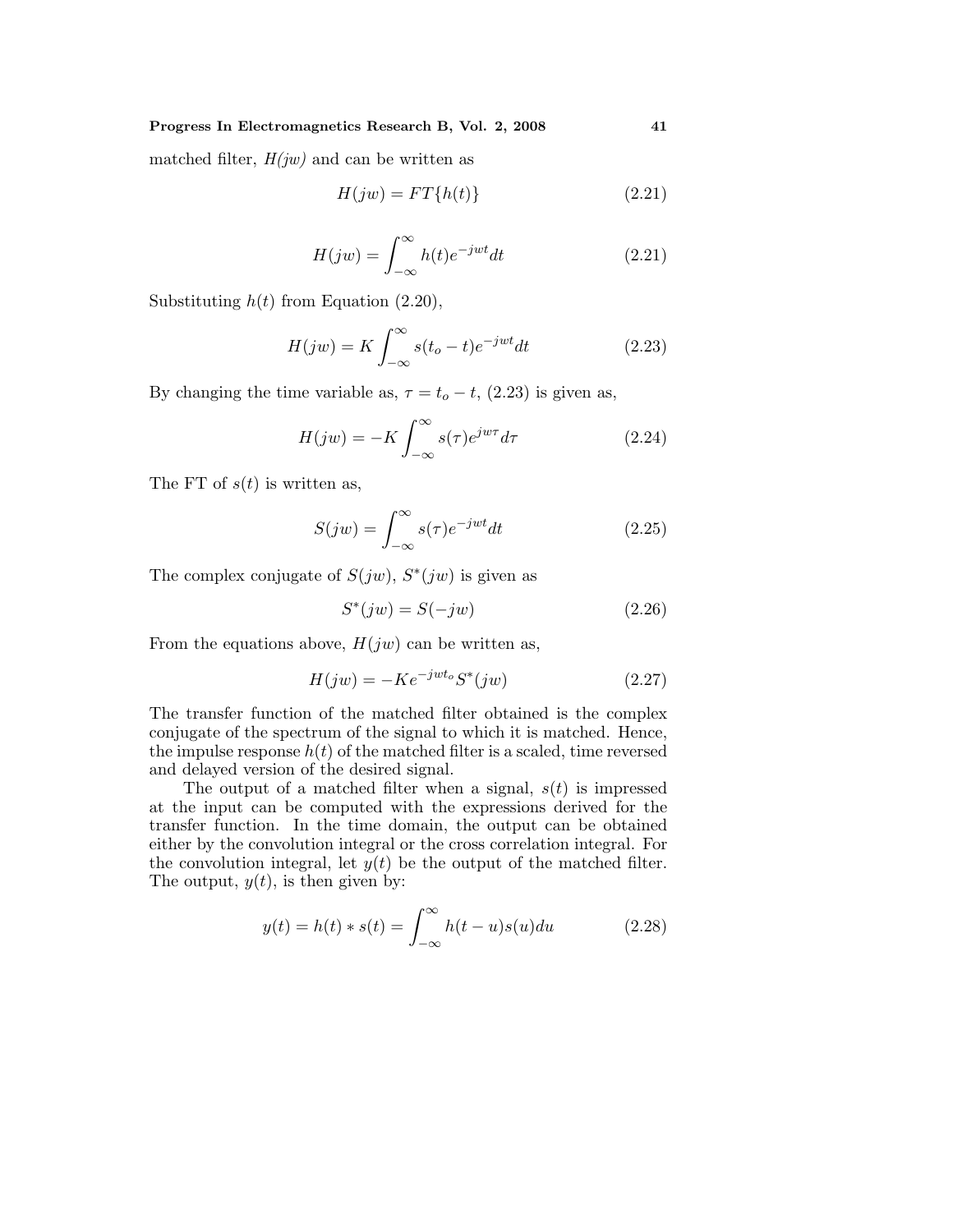#### **42 Chan and Koo**

Since the input signal lasts for a short duration, the output is given by:

$$
y(t) = \int_{-\tau/2}^{\tau/2} h(t-u)s(u)du
$$
 (2.29)

If the cross correlation integral is considered, the output is given by the cross correlation of  $h(-t) \otimes s(t)$  as:

$$
y(t) = h(-t) \otimes s(t) = \int_{-\tau/2}^{\tau/2} h(-u)s(t+u)du
$$
 (2.30)

Changing the time variable as  $-u = t - v$ , (2.30) is given as

$$
y(t) = h(-t) \otimes s(t) = \int_{t-\tau/2}^{t+\tau/2} h(t-v)s(v)dv
$$
 (2.31)

or,

$$
y(t) = h(-t) \otimes s(t) = \int_{-\tau/2}^{\tau/2} h(t-v)s(v)dv
$$
 (2.32)

Equations (2.29) and (2.32) are essentially equivalent, except for the sign reversal in the impulse response function for the cross correlation integral. Thus  $y(t)$  is,

$$
y(t) = h(t) * s(t) = h(-t) \otimes s(t) = \int_{-\tau/2}^{\tau/2} h(t)s(\tau - t)dt \qquad (2.33)
$$

In the frequency domain, the output,  $Y(jw)$  can be obtained from the transfer function as follows:

$$
Y(jw) = H(jw)S(jw) = -Ke^{-jwt_o}S(jw)S^*(jw)
$$
 (2.34)

The output,  $y(t)$ , is obtained by taking the Inverse Fourier Transform (IFT) as shown below,

$$
y(t) = IFT\{Y(jw)\}\tag{2.35}
$$

## 2.3.2. Pulse Compression

Range resolution for a given radar can be significantly improved by using short pulse. Unfortunately utilising short pulse decreases the average power, which degrades radar signal detectability and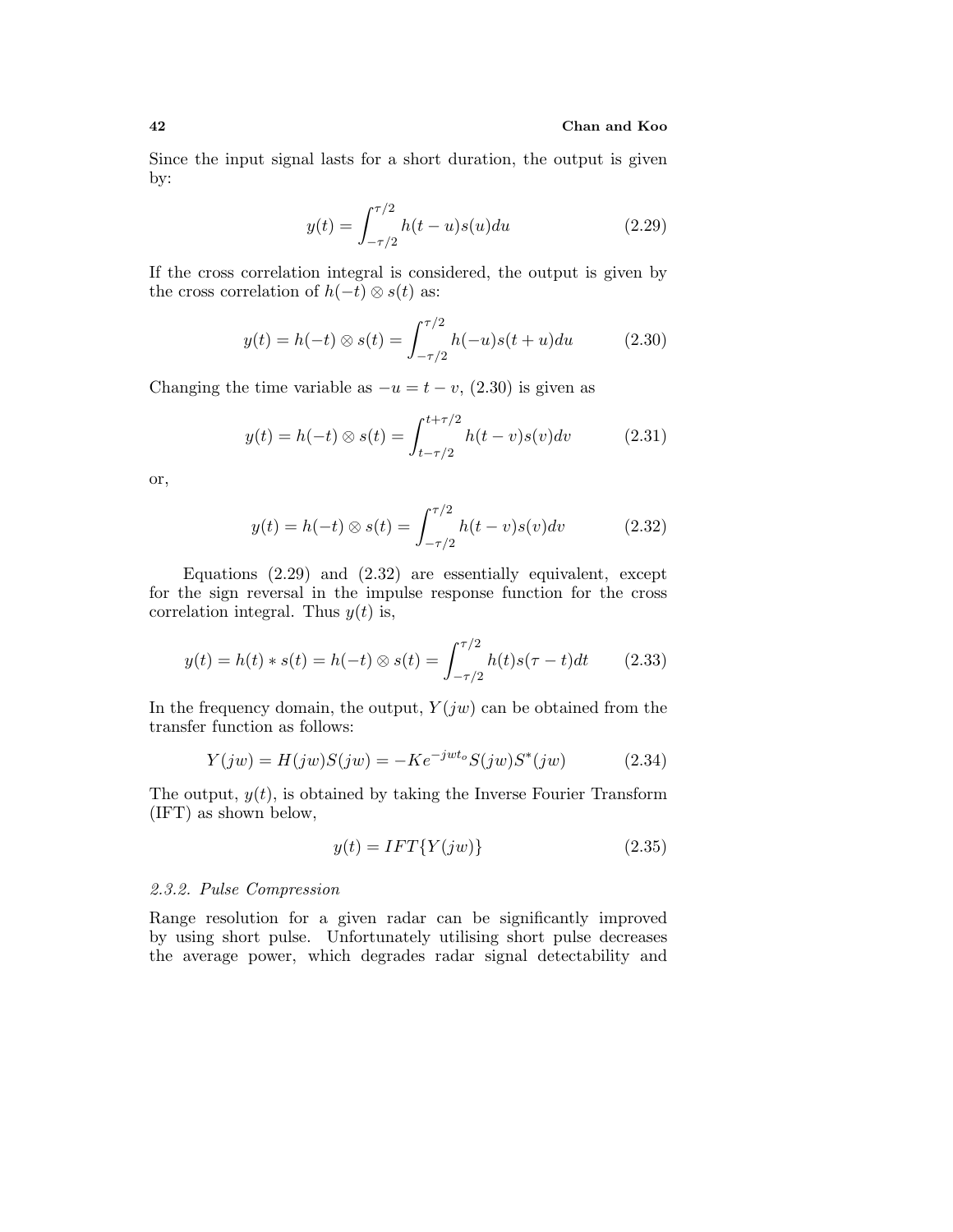measurement precision. Since the average transmitted power is directly linked to the receiver Signal to Noise Ratio (SNR), it is desired to increase the pulse width while simultaneously maintaining adequate range resolution. This can be accomplished by using pulse compression technique. Pulse compression allows achieving the average transmitted power of a relatively long pulse, while obtaining the range resolution corresponding to a short pulse [24]. The increased detection capability of a long-pulse radar system is achieved while retaining the rangeresolution capability of a narrow-pulse system.

The distinguishing feature of a pulse compression waveform is a time-bandwidth product that is larger than unity. For pulse type waveform, one of the most attractive ways of increasing the time bandwidth product is to use continuous phase modulation. This can be achieved by implementing the phase modulation or frequency modulation to the transmitted signal. There are three popular types of pulse compression waveform, the linear frequency modulation (LFM) or chirp, non-linear frequency modulation and phase coded. The LFM, or chirp waveform has achieved pre-eminence for a variety of reasons — They are easy to generate, they provide both good range resolution and they are easy to process. Besides that many diverse techniques and devices have been developed to provide the pulse compression processing required by these signals. On the other hand, the disadvantages of non-LFM and phase coded waveform included greater system complexity; waveform difficult to generate; and limited development of generation devices.

#### 2.3.3. LFM Waveform

The LFM waveform is the most widely discussed pulse compression waveform in the literature and most extensively used in practice. The utility of chirp waveform in imaging radar comes about because the duration of this signal can be long compared to that of CW burst pulse and yet the result is the same effective bandwidth. LFM signals have the characteristic that the instantaneous frequency increase (or decreases) linearly over the duration of the signal. Thus the chirp waveform can be described by the  $Re\{s(t)\}\$  with

$$
s(t) = \exp\left[j2\pi \left(f_c t + kt^2/2\right)\right]
$$
\n(2.36)

where  $s(t)$  is 0 everywhere outside of the interval  $-\tau/2 \le t \le \tau/2$ .  $f_c$ is the carrier frequency of transmitted waveform,  $k$  is the chirp rate of the waveform. The bandwidth of the signal is given by

$$
B = k\tau \tag{2.37}
$$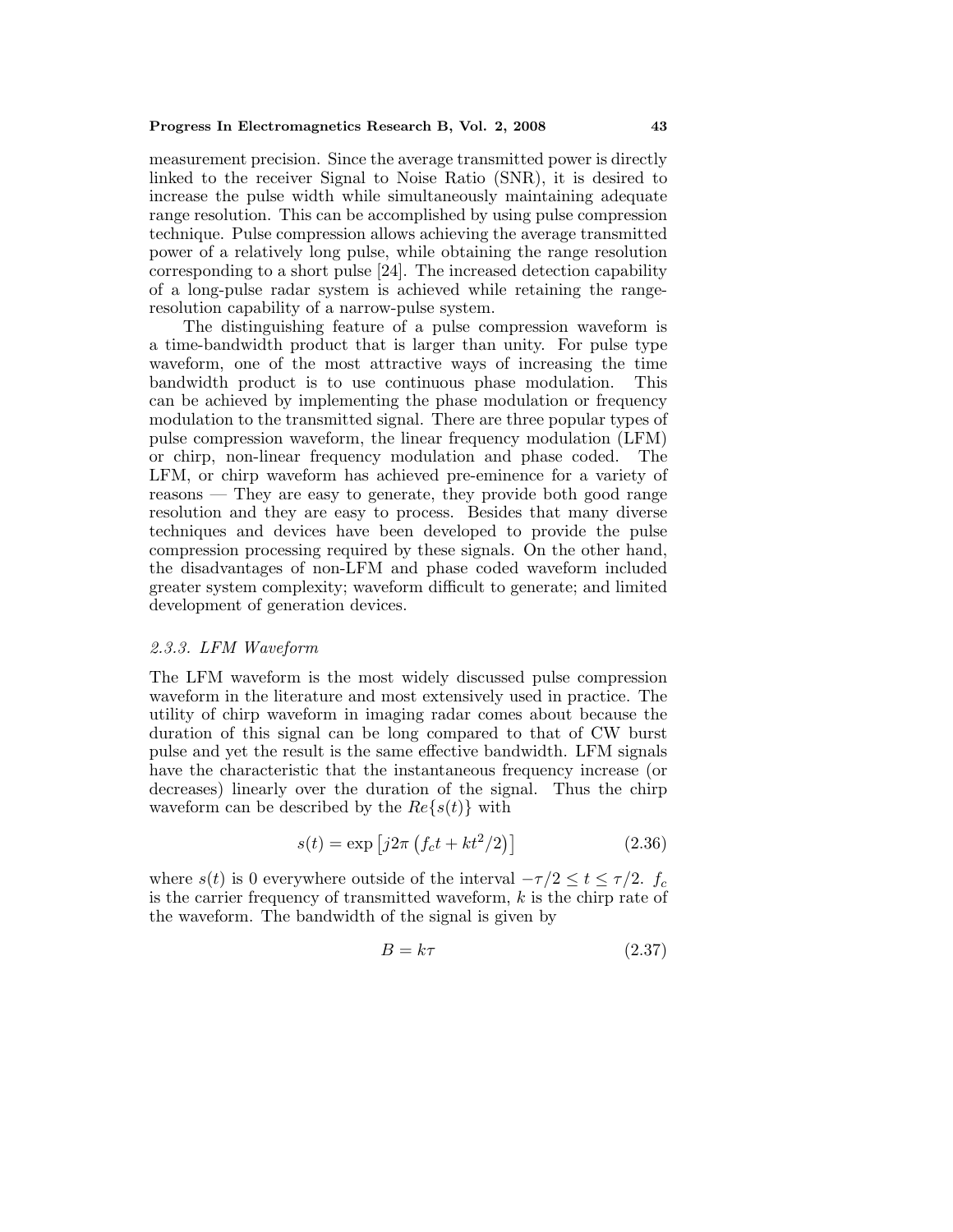The instantaneous frequency,  $f(t)$ , is given as,

$$
f(t) = \frac{1}{2\pi} \frac{d\phi(t)}{dt} = f_c + kt
$$
 (2.38)

The frequency time characteristics of transmitted signal are given in Fig. 2.10. The transmitted pulse duration is  $\tau$  and frequency modulated from  $f_1$  to  $f_2$ . The bandwidth of the signal is  $B = f_2 - f_1 =$  $k\tau$ . The effect of frequency modulation on the transmitted sinusoidal signal is shown in Fig.  $2.10(c)$ . Although the LFM signal has a duration of  $\tau$ , it can behave like a pulse with duration equivalent to the inverse of its bandwidth, i.e.,  $\tau_{eq} = 1/B$ . The signal processing that allows this to happen is known as pulse compression. The amount of this compression is given by  $\tau/\tau_{eq} = \tau B = D$ , which is the time bandwidth product of the waveform.

The linear FM chirp exhibits the interesting property of possessing



**Figure 2.10.** Linear FM waveform.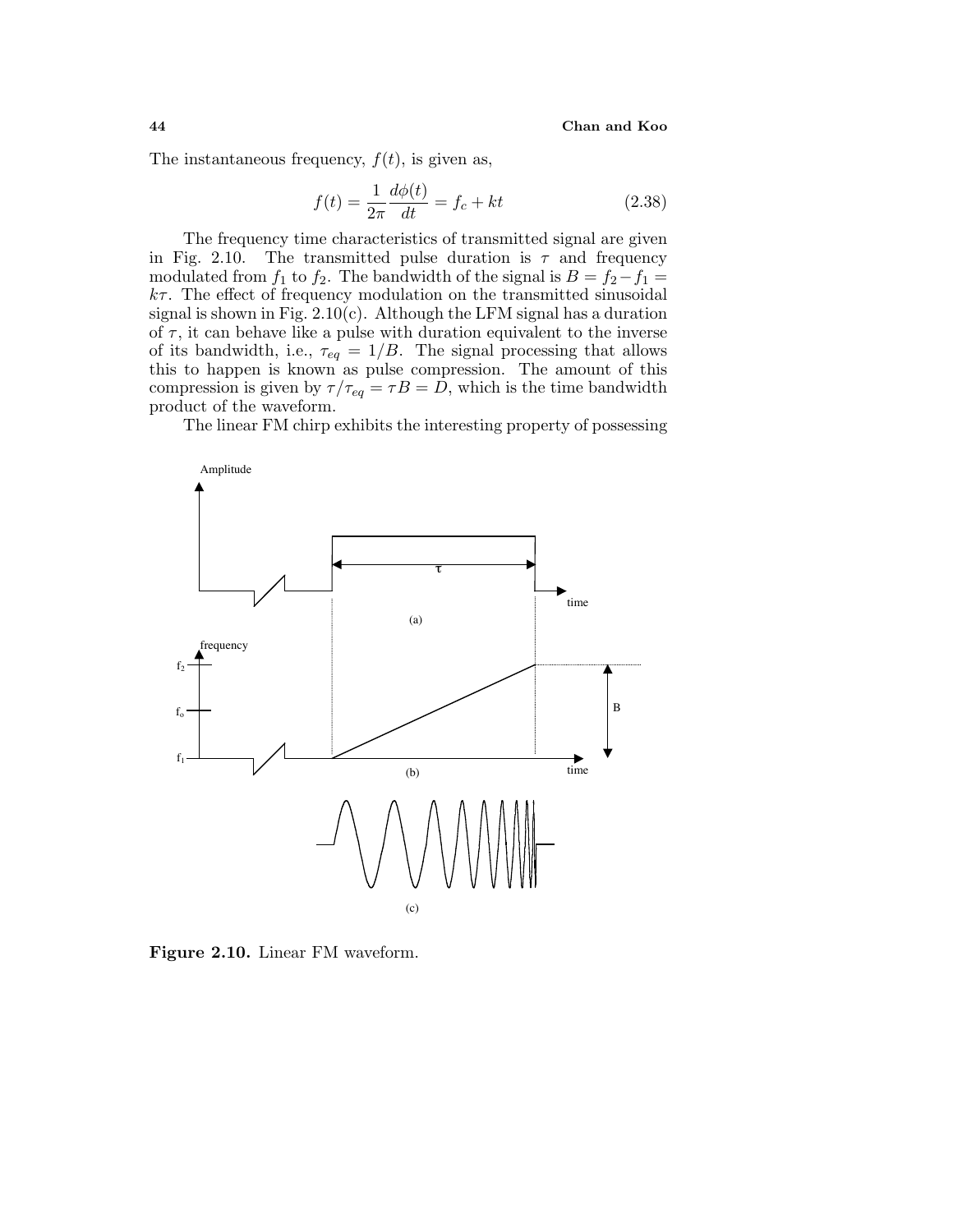very large time-bandwidth products [25]. To demonstrate the large time bandwidth product aspect of dispersed waveforms, simulation of a linear FM chirp waveform and a continuous wave (CW) burst that have the same bandwidth have been done. The duration of the LFM, however is 500 times greater than of the effective duration of the CW burst. Fig. 2.11 shows the discrete Fourier Transform of the two waveforms. The transform of the chirp is essentially flat over its range of frequencies.



**Figure 2.11.** Fourier transform magnitude of CW burst and LFM waveforms.

The generation of LFM waveform can be divided into two general categories, passive or active generation. Passive generation involves exciting a device or networkwith a short pulse to produce a time-expanded coded waveform. This including electrical devices that use the dispersive characteristics of an electrical networkand ultrasonic devices in which an electrical signal is converted into a sonic wave. Active generation involves generating the waveform by phase or frequency modulation of a carrier without the occurrence of an actual expansion. Some common techniques in active generation include voltage controlled oscillator, delay line generator and recent trend of LFM signal generation using digital approach such as Direct Digital Synthesizer (DDS), Field-Programmable Gate Array (FPGA), etc. [26]. Active generation can provided greater waveform flexibility since bandwidth and pulse width can be varied easily. Furthermore,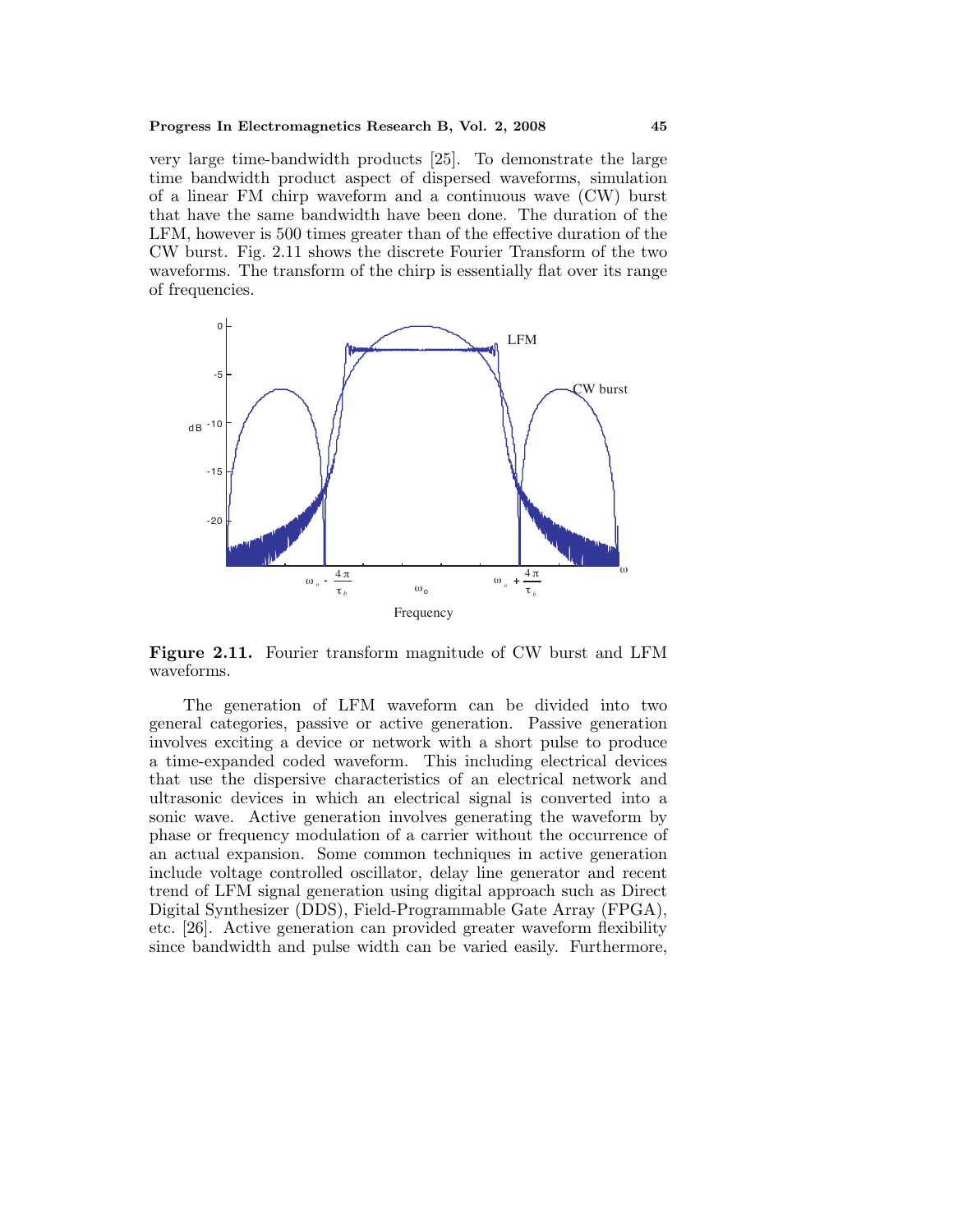the waveform is simpler to generate.

Processing of LFM waveform can also be divided into two general classes, namely passive and active processing. Passive processing involves the used of a compression network that is conjugate of expansion networkand is a matched-filtering approach. Active processing involves mixing delayed replicas of the transmitted signal with the received signal and is a correlation processing approach. The active processing reduces the complexity of system design and hardware implementation.

## 2.3.4. Matched Filter Response for LFM Waveform

The transmitted signal is given by (2.36)

$$
s(t) = \cos [j2\pi (f_c t + kt^2/2)], \quad -\tau/2 \le t \le \tau/2
$$
  
= 0, elsewhere

The matched filter has an impulse response,  $h(t)$ , that is time inverse of the signal at receiver input as given below

$$
h(t) = K \cos\left\{2\pi \left(f_c t - \frac{1}{2}kt^2\right)\right\}, \quad -\tau/2 \le t \le \tau/2 \quad (2.39)
$$

where  $K$  is factor that result in unity gain. Since the echo from the target at time  $t_o$  is delayed replica of the transmitted signal, the return signal is given as

$$
s(t_o) = \cos\left\{2\pi \left(f_c + f_d t_o + \frac{1}{2} k t_o^2\right)\right\}
$$
 (2.40)

where  $s(t_o)$  represent the return echo from target and  $f_d$  is the shifted in frequency cause by the Doppler effect.

From above equation, the matched filter characteristics of (2.39), and the convolution integral of (2.33), the general output of matched filter can be written as

$$
g(t_o, \omega_d) = K \int_{-\tau/2}^{\tau/2} \cos \left\{ (\omega_c + \omega_d)t + \frac{1}{2}k(2\pi)t^2 \right\} \cos \left\{ \omega_c(t_o - t) + \frac{1}{2}k(2\pi)(t_o - t)^2 \right\} dt
$$
\n(2.41)

where  $\omega_c = 2\pi f_c$  and  $\omega_d = 2\pi f_d$ .

The closed form solution of above equation can be obtained through a considerable amount of trigonometric and algebraic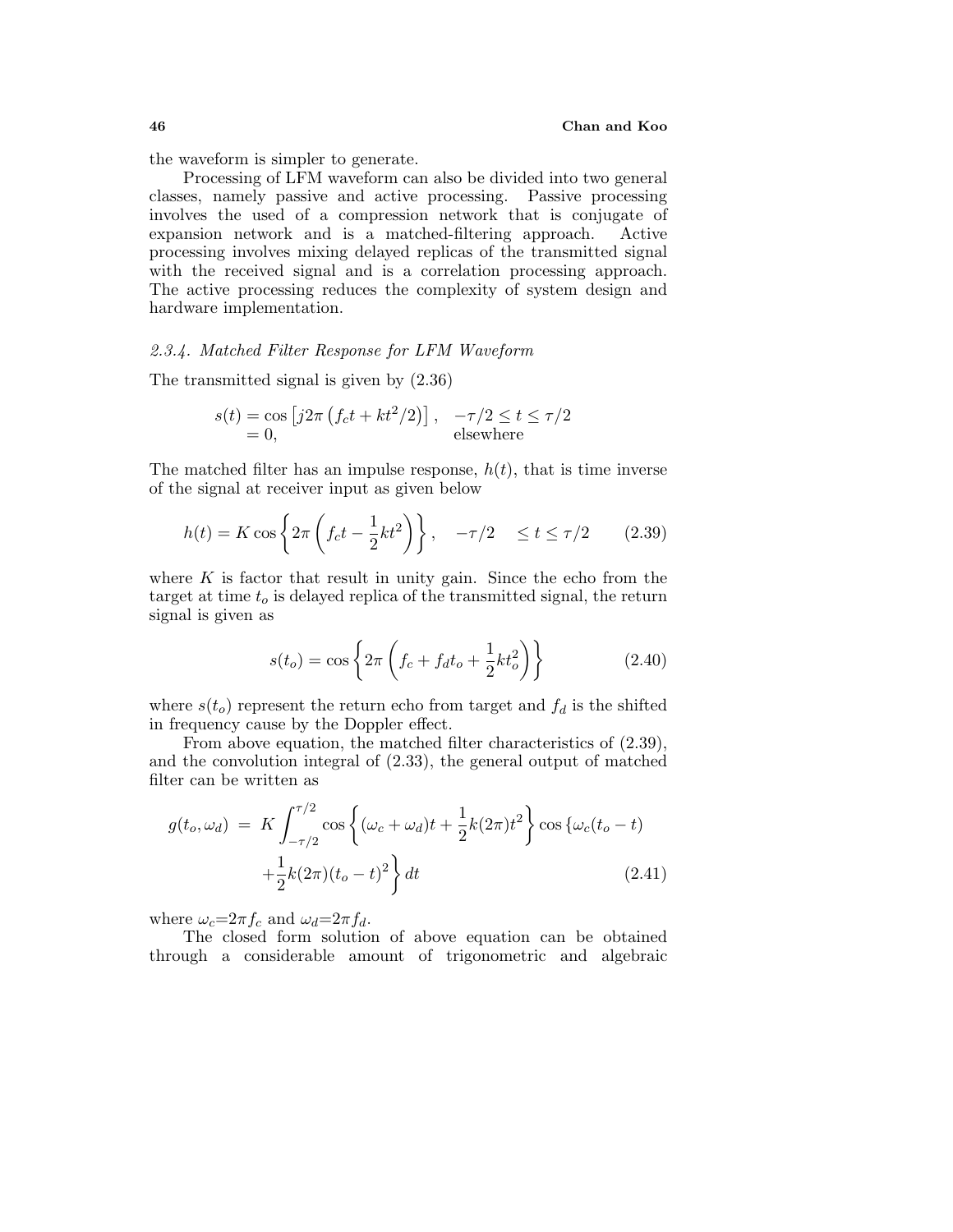manipulation. The result of this calculation is given as,

$$
g(t_o, \omega_d) = G \cos\left\{ \left( \omega_o + \frac{\omega_d}{2} \right) t_o \right\} \frac{\sin\left\{ \frac{\omega_d + 2\pi kt_o}{2} (\tau - |t_o|) \right\}}{\frac{\omega_d + 2\pi kt_o}{2}},
$$
  
- $\tau/2 \le t \le \tau/2$  (2.42)

where  $|t_o|$  is the absolute value of  $t_o$ . Note that the above equation is in the form of  $\frac{\sin X}{X}$ .

## 2.3.5. Range Resolution of LFM Waveform

From (2.36), the linear FM transmitted pulse can be written as,

$$
s(t) = E_o \cos [j2\pi (f_c t + kt^2)], \quad -\tau/2 \le t \le \tau/2
$$
 (2.43)

where  $E<sub>o</sub>$  is the signal amplitude,  $f<sub>c</sub>$  is the signal carrier frequency and  $k$  is the chirp rate. The frequency of the signal sweeps through a band  $-\frac{k\tau}{2} \leq (f - f_c) \leq \frac{k\tau}{2}$  so that the bandwidth of the signal, B is equal to the product of the chirp slope and the pulse duration.

The return echo from the target is down converted by shifting the spectrum of return signal according to the reference signal carrier frequency and filtering the result to recover only the frequency band centred about baseband frequency with bandwidth B. Both in-phase and quadrature-phase components of the signal can be extracted and this operation is known as "I, Q detection". The output of the filtering process can be written as,

$$
g(t - to) = Eo2 B sin c \pi B(t - to)
$$
 (2.44)

where  $t_o$  is the delay of he return from the point target and time-width of  $g(t)$  is  $1/B$ . Substituting  $1/B$  for  $\tau_p$  in Equation (2.3) gives,

$$
\rho_g = \frac{c}{2B\sin\theta} \tag{2.45}
$$

The larger bandwidth in linear FM, the better range resolution can be achieved.

#### 2.3.6. Stretch Processor

Active processing can be basically divided into two techniques [24]. The first technique is known as "correlation processing" which is normally used for narrow and medium band radar operation. The second technique is called "stretch processing" or "deramp compression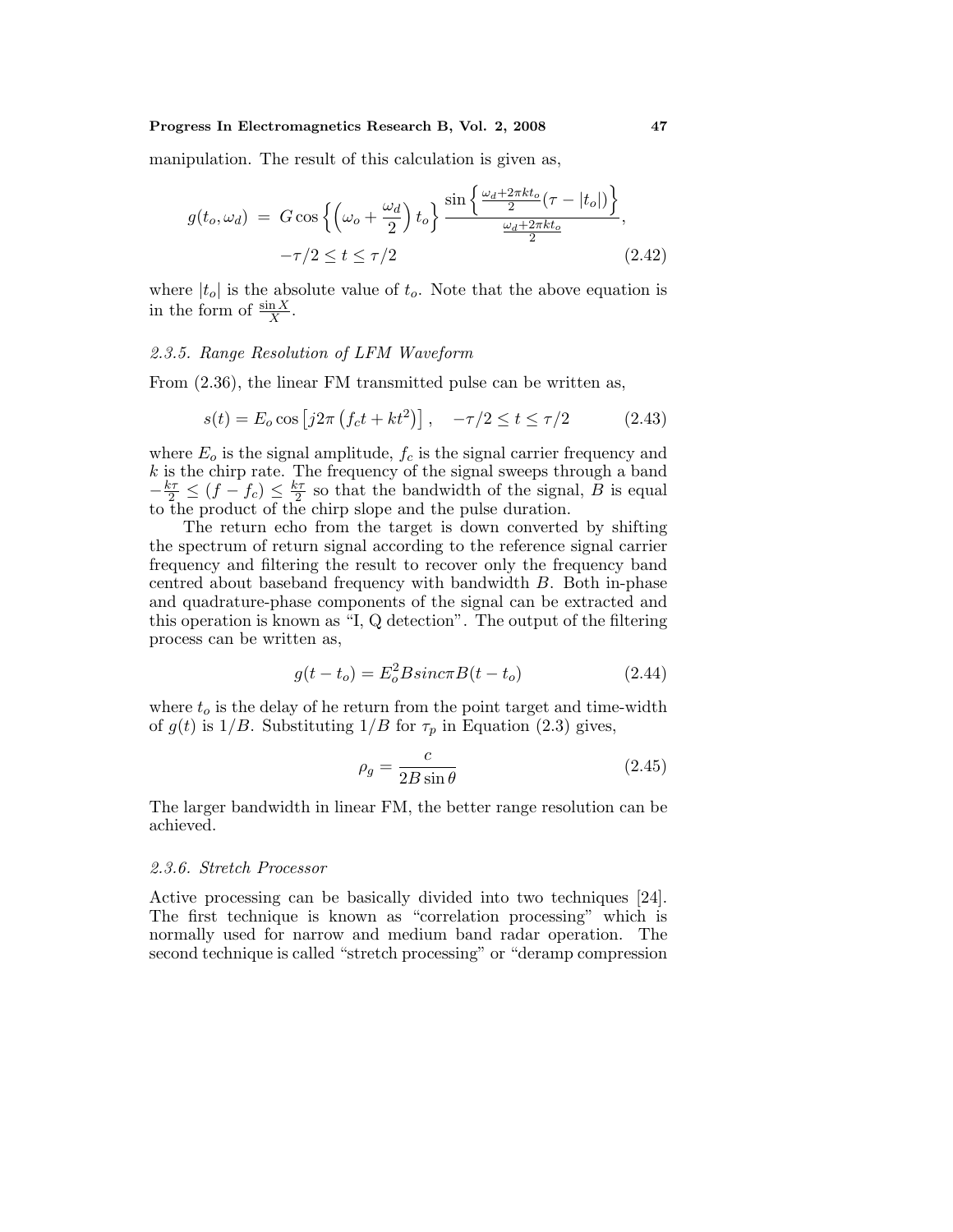processing" and is normally used to process high bandwidth LFM waveform. The stretch processing technique is employed since it is much easier to implement. Others advantages include reduced signal bandwidth, dynamic range increase due to signal compression, and the baseband frequency offset is directly proportional to the target range. Beside that, the correlation processing employed the amplitude modulating that introduces extra burdens on the transmitter hence increase the hardware complexity.

The block diagram for a stretch processing receiver is shown in Fig. 2.12. The stretch processing consists of the following steps: first of all the received signals are mixed with a reference signal from the local oscillator (LO). Hence, active-correlation multiplication is conducted at RF followed by lowpass filtering to extract the difference frequency terms. The signal is split into I and Q components and digitised for further processing. The return from each range bin within the selected range gate thus corresponding to a pulsed sinusoid at the output of the active difference mixer. The later the return, the higher the residual frequency. Pulse compression is completed by performing a spectral analysis of the difference-frequency output to transform the pulse tones into corresponding frequency resolution cells. Spectral analysis is performed by digitising the difference frequency output and processing it through an FFT.



**Figure 2.12.** Stretch pulse compression.

Figure 2.13 shows the frequency against time in deramp compression processing. The TX, REF and RX represent the transmitted signal, the reference signal, and the received signal from a point targets respectively. The reference signal is generated such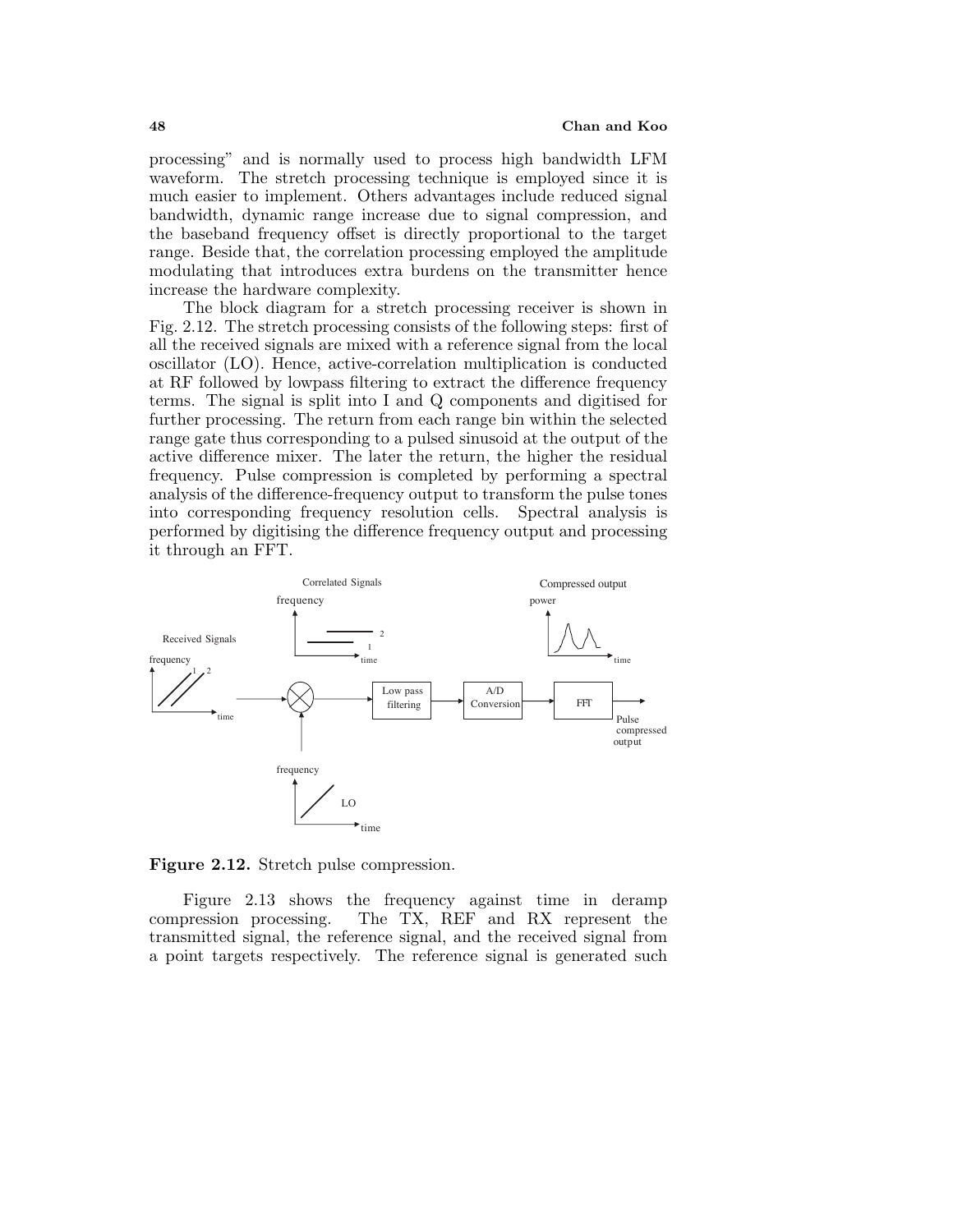

**Figure 2.13.** Deramp range compression.

that its length  $\Delta t$  is the timewidth of the slant range swath over which returns are expected. The frequency of the reference signal is linearly swept over a RF bandwidth, B. The received signal is a replica of transmitted signal with a time delay  $\tau_d$ . From the geometry of Fig. 2.13, the IF frequency,  $f_{IF}$  can be written as,

$$
\frac{f_{IF}}{\tau_d} = \frac{B}{\Delta t}
$$

or

$$
f_{IF} = \frac{B}{\Delta t} \tau_d \tag{2.46}
$$

## **2.4. The SAR Radar Equation**

The radar equation for a monostatic radar system can be written as

$$
P_r = \frac{P_t G^2 \lambda^2 \sigma}{(4\pi)^3 R^4} \tag{2.47}
$$

where

 $P_r$ =power received at the antenna

 $P_t$ =power radiated by the antenna

 $G=$ antenna gain

R=distance from radar to the target

 $\lambda$ =operating wavelength

 $\sigma$ =radar target cross section

Signals received by radar are usually contaminated by noise due to random modulations of the radar pulse during atmospheric propagation, or due to fluctuations in the receiving circuits. The signal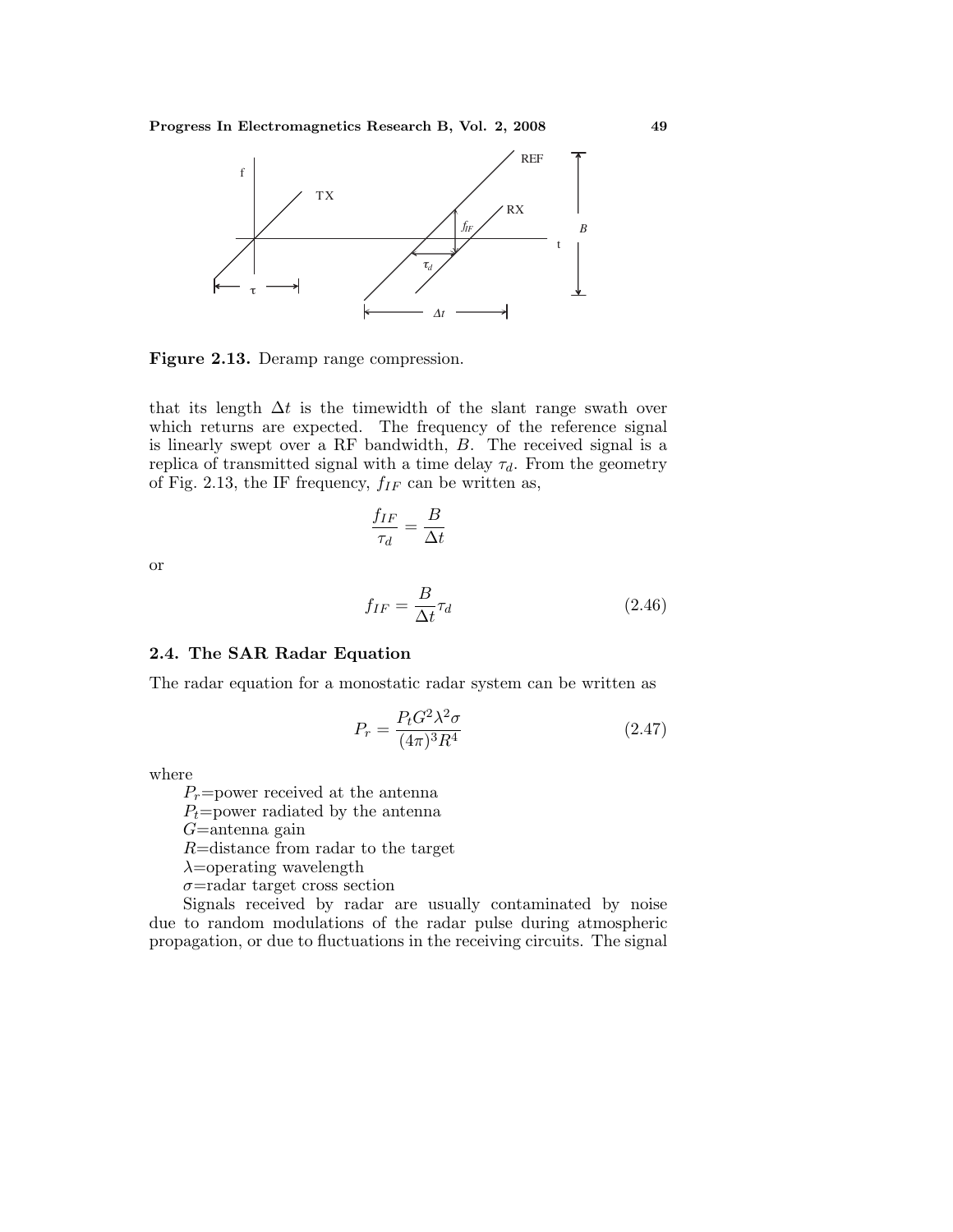to noise ratio (SNR) is defined as:

$$
SNR = \frac{S}{N_o} = \frac{P_t G^2 \lambda^2 \sigma}{(4\pi)^3 R^4 N_o}
$$
\n(2.48)

The receiver noise can originate within the receiver itself or it may enter the receiver through the receiving antenna. The thermal noise of the receiver can be written as

$$
Thermal noise = kT B_n \t\t(2.49)
$$

where k is the Boltzmann's constant and is equal to  $1.38 \times 10^{-23}$  joules per degree,  $T$  is effective noise temperature, and the equivalent noise bandwidth  $B_n$ , in HZ. The total receiver noise is given by

$$
N_o = FkTB_n \tag{2.50}
$$

where  $F$  represents the experimentally determine constant called noise figure. For a target seen against receiver noise, the SNR per pulse is then:

$$
SNR = \frac{P_t G^2 \lambda^2 \sigma}{(4\pi)^3 R^4 k T_o B_n F}
$$
\n(2.51)

Hence the SNR after SAR processing, for a point target of cross section  $\sigma$  at range R is:

$$
SNR = \frac{P_t G^2 \lambda^2 \sigma n}{(4\pi)^3 R^4 N_o} \tag{2.52}
$$

This improvement in SNR by a factor of n after coherent integration of synthetic aperture length. The number of elements,  $n$ , which comprise the synthetic aperture is:

$$
n = T_s f_r \tag{2.53}
$$

where  $T_s$  is the time over which the aperture is formed and  $f_r$  is the pulse repetition frequency.  $T_s$  is related to synthetic aperture length,  $L$  via:

$$
T_s = \frac{L}{v} = \frac{\lambda R}{2v\rho_a \sin \theta_o} \tag{2.54}
$$

where  $\rho_a$  represent azimuth resolution,  $f_r$  represent pulse repetition frequency,  $\theta$  is the look angle of the antenna beam and v is the velocity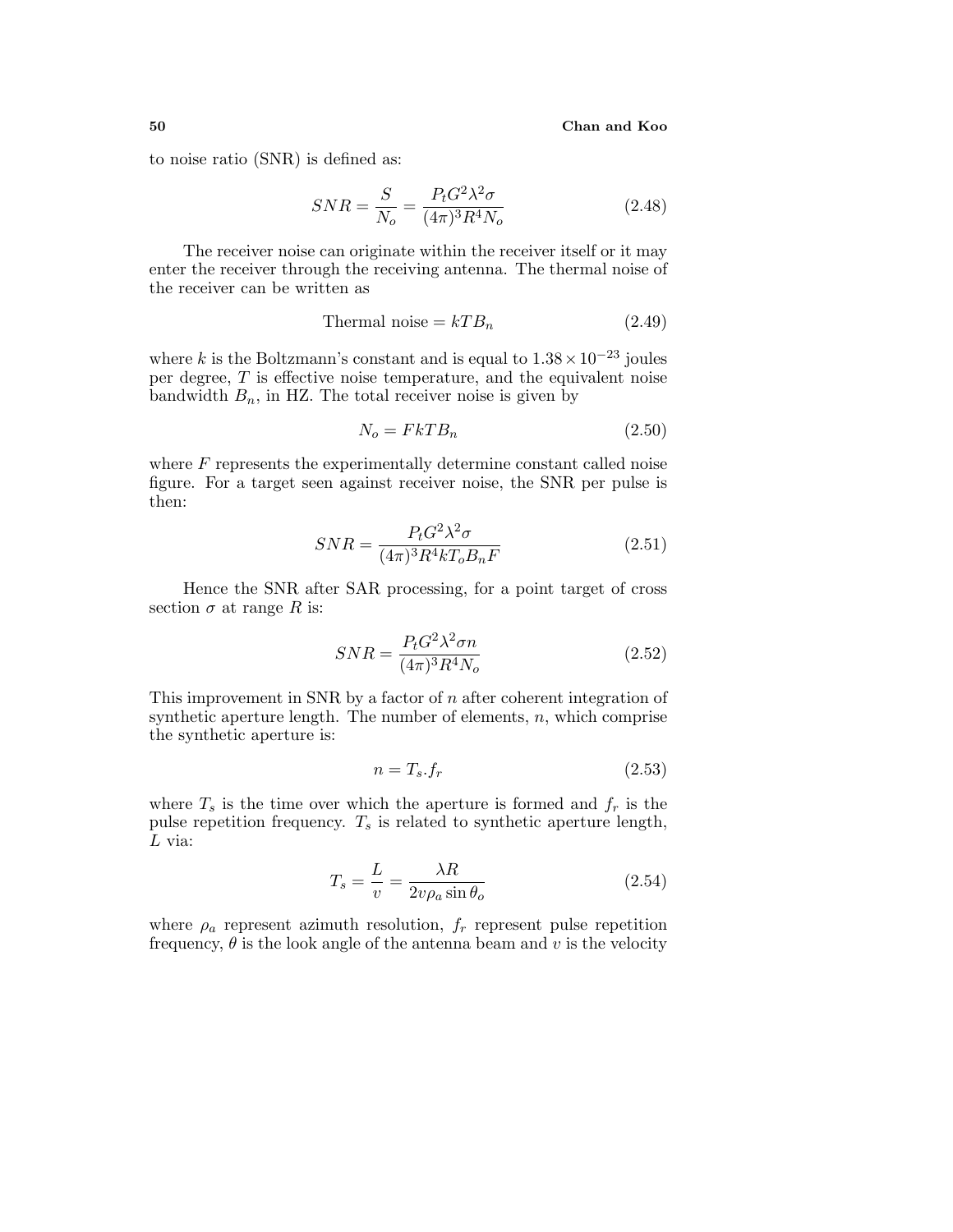of platform. The total number of pulse integrated over coherent integration time will be

$$
n = \frac{f_r R \lambda}{2\rho_a v \sin \theta_o} \tag{2.55}
$$

Thus the final form of the SAR radar equation for a point target is:

$$
SNR = \frac{P_t G^2 \lambda_r^3}{(4\pi)^3 R^3 N_o 2\rho_a v \sin \theta_o}
$$
\n(2.56)

For a point target in a SAR image, the SNR improves with finer azimuth resolution.

For a distributed target, The radar target cross section can be expressed in terms of azimuth and range resolution cell,  $\rho_a$  and  $\rho_g$  as,

$$
\sigma = \rho_a \rho_g \sigma_o \tag{2.57}
$$

where  $\sigma_o$  is the backscattering coefficient. From (2.56) and (2.57), the SAR radar equation become,

$$
SNR = \frac{P_t G^2 \lambda^3 \sigma_o \rho_g f_r}{(4\pi)^3 R^3 N_o 2v \sin \theta_o}
$$
\n(2.58)

Assuming an initial uncompressed pulse duration of  $\tau_i$  and a compressed pulse duration of  $\tau_c$ , the pulse compression ratio D can be written as

$$
D = \frac{\tau_i}{\tau_c} \tag{2.59}
$$

Finally, utilising the relation for the average power  $\overline{P}$  as a function of peak power  $P$  of  $(2.52)$ , we obtain

$$
\overline{P} = P\tau_i f_r \quad \text{or} \quad P = \frac{\overline{P}}{\tau_i f_i} \tag{2.60}
$$

Using relation  $(2.58)$  through  $(2.59)$  in  $(2.60)$ , we get

$$
SNR = \left(\frac{\overline{P}}{\tau_i f_r}\right) (G^2 \lambda^2) (\rho_a \rho_r \sigma_o) \left(\frac{\tau_i}{\tau_c}\right) \left(\frac{f_r R \lambda}{2\rho_a v}\right) / (4\pi)^3 R^4 (FkT B_n) \sin \theta_o
$$
\n(2.61)

where *SNR* represent the total signal to noise ratio. Simplified the  $(2.61)$ , we obtain

$$
SNR = \frac{\overline{P}G^2 \lambda^3 \rho_g \sigma_o}{(2v)(4\pi)^3 kTFR^3 \sin \theta_o}
$$
\n(2.62)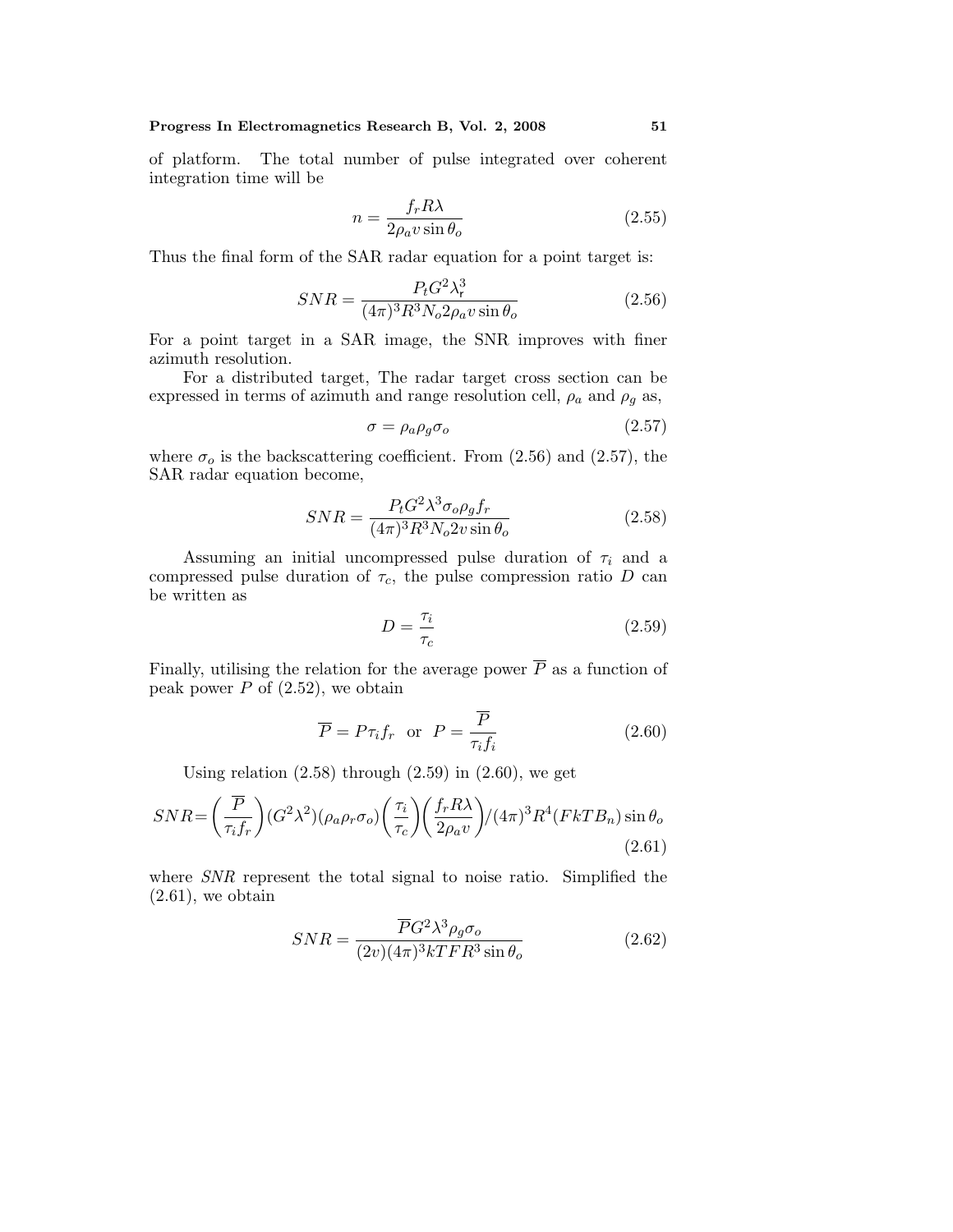Rearrange of above equation will result

$$
\overline{P} = \left(\frac{(4\pi)^3 R^3 k T F}{G^2 \lambda^2 \sigma_o \rho_g}\right) \left(\frac{2v}{\lambda}\right) (SNR) \sin \theta_o \tag{2.63}
$$

For strip-mode SAR, the squint angle,  $\theta_o = 90^{\circ}$ , therefore (2.63) can be written as

$$
\overline{P} = \left(\frac{(4\pi)^3 R^3 k T F}{G^2 \lambda^2 \sigma_o \rho_g}\right) \left(\frac{2v}{\lambda}\right) (SNR)
$$
\n(2.64)

Equation (2.64) leads to the conclusion that in SAR system the SNR is: 1) inversely proportional to the third power of range; 2) independent of azimuth resolution; 3) function of the ground range resolution; 4) inversely proportional to the velocity; and 5) proportional to the third power of wavelength. From (2.62), increased resolution in range direction, i.e., smaller  $\rho_q$ , will require increased transmitted power. In a number of synthetic array radar this is achieved by pulse compression technique.

# **2.5. In Phase and Quadrature (IQ) Sampling**

The sampling rate of the analogue signal can be reduced by separating the signal into two waveforms, and sampling each channel at its Nyquist rate. This is based on the principle that a signal can be expressed in terms of two waveforms called quadrature functions [22]. The concept of IQ sampling is illustrated in Fig. 2.14.

An input waveform  $x(t)$  with a bandwidth  $f_w$  is multiple by a cosine in one channel and a phase shifted cosine in the other channel. The second cosine is phased shifted by 90◦ (or one quadrant). The cosine term is assigned to the real axis and is known as in-phase term. The second channel is shifted by one quadrant and is commonly called the quadrature term.  $X(f)$ ,  $Y_i(f)$  and  $Y_q(f)$  are the Fourier transform of  $x(t)$ ,  $y_i(t)$  and  $y_q(t)$  respectively.

The multiplication in the time domain is equivalent to the convolution in the frequency domain. This results each of two quadrature functions occupies only one half the bandwidth of original signal. Therefore it is possible to sample each quadrature signal at one half sampling rate required to sampled the original signal.

# **3. SAR SYSTEM DESIGN CONSIDERATION**

The parameters of a SAR system depend on the primary goal of the project and are determined cooperatively by the system engineer and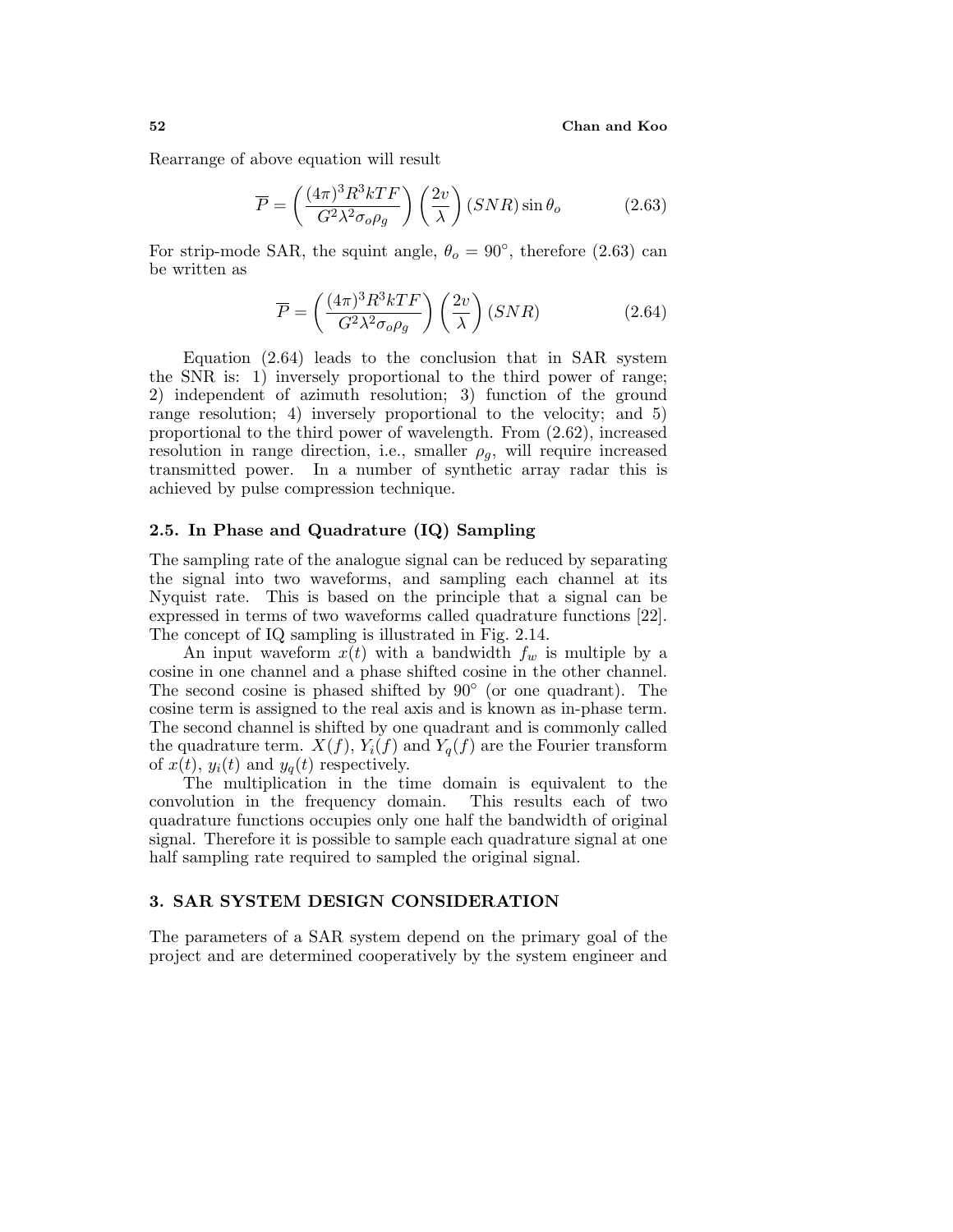

**Figure 2.14.** Quadrature sampling.

the customer. Different system-level objective will lead to different radar configuration. Some of the parameters are selected by the radar engineers in a logical manner whenever possible, using some suitable criterion such as minimizing total cost, minimizing development time, or maximizing likelihood of success. When the system is too complex for logical selection of the radar parameters, or when the criteria are not too clear and the inputs needed for analytical system design are uncertain, the system engineer must make decisions based on his experience and engineering judgement. Some of the SAR system design considerations include:

# 1) Operating Frequency

For remote sensing applications, frequency range from 1 to 30 GHz is normally used. In the 1–10 GHz range, the transmissivity through air approaches 100%. Thus, a SAR operating in this frequency range is always able to image the earth's surface independent of the cloud cover or precipitation. As the radar frequency increases, the transmission attenuation increases. At 22 GHz there is a water vapour absorption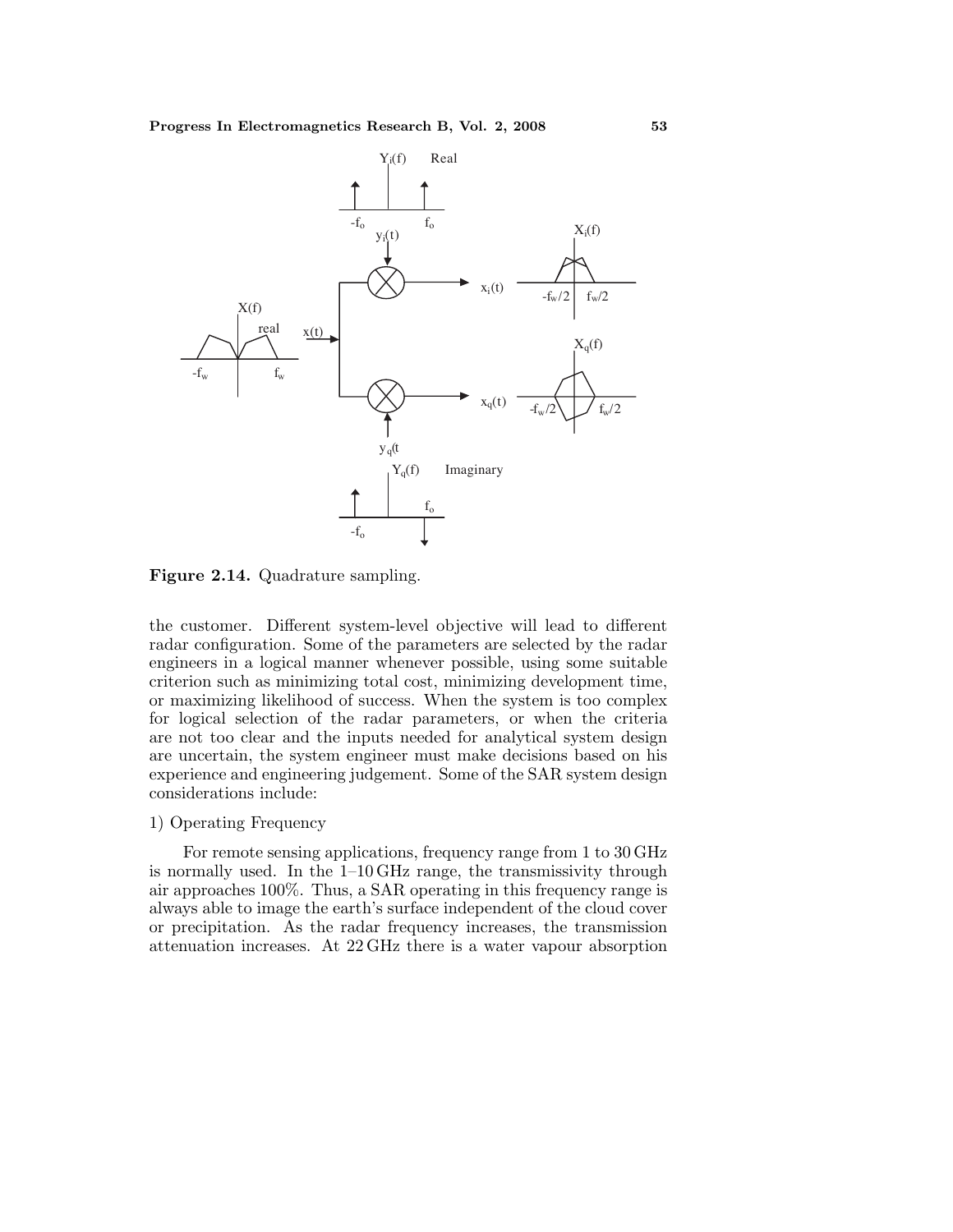band that reduces transmission to about 85%.

#### 2) Modulations

In SAR system, there are basically three types of widely used modulation schemes: pulse, LFM or chirp and phase coded. Pulse system is used in older generation radar. Modern radar uses LFM waveform to increase range resolution when long pulses are required to get reasonable signal to noise ratio. The same average transmitting power as in a pulse system can be achieved with lower peakamplitude. The LFM configuration is employed in this project since it gives better sensitivity without sacrificing range resolution and ease of implementation. The lower peak power allows for the use of commercially available microwave components that have moderate peak power handling capability. Phase coded modulation is not prefer due to it's difficulty to generate. Phase coded modulation normally used for long duration waveforms and when jamming may be a problem.

# 3) Mode of Operation

Available data acquisition mode includes strip-mapping, squint mode, spotlight mode, ScanSAR, interferometry and polarimetric SAR. Spotlight mode SAR provides high-resolution image but involves complex hardware and processing algorithm. Squint mode SAR is used to image while maneuvering. It usually employed in military aircraft. ScanSAR is normally used in spaceborne SAR in order to increase the swath width. It requires powerful computation hardware. Polarimetric system capable of measuring scattering matrix  $S$  of target whereas interferometry SAR is the latest technology developed with capability of measuring terrain high and constructing three dimensional image. Hardware design of interferometry and polarimetric SAR is more complicated.

#### 4) Polarisation

Conventional SAR system employed single polarisation such as VV or HH to acquire information from earth. For remote sensing of earth terrain such as oil palm plantation or tropical forest, single polarisation is sufficient. A device which measures the full polarisation response of the scattered wave is called a polarimeter. Polarimetric systems differ from conventional system in that they are capable of measuring the complete scattering matrix of the remotely sensed media. By having the knowledge of the complete scattering matrix, it is possible to calculate the backscattered signal for any given combination of the transmitting and receiving antennas. This process is called the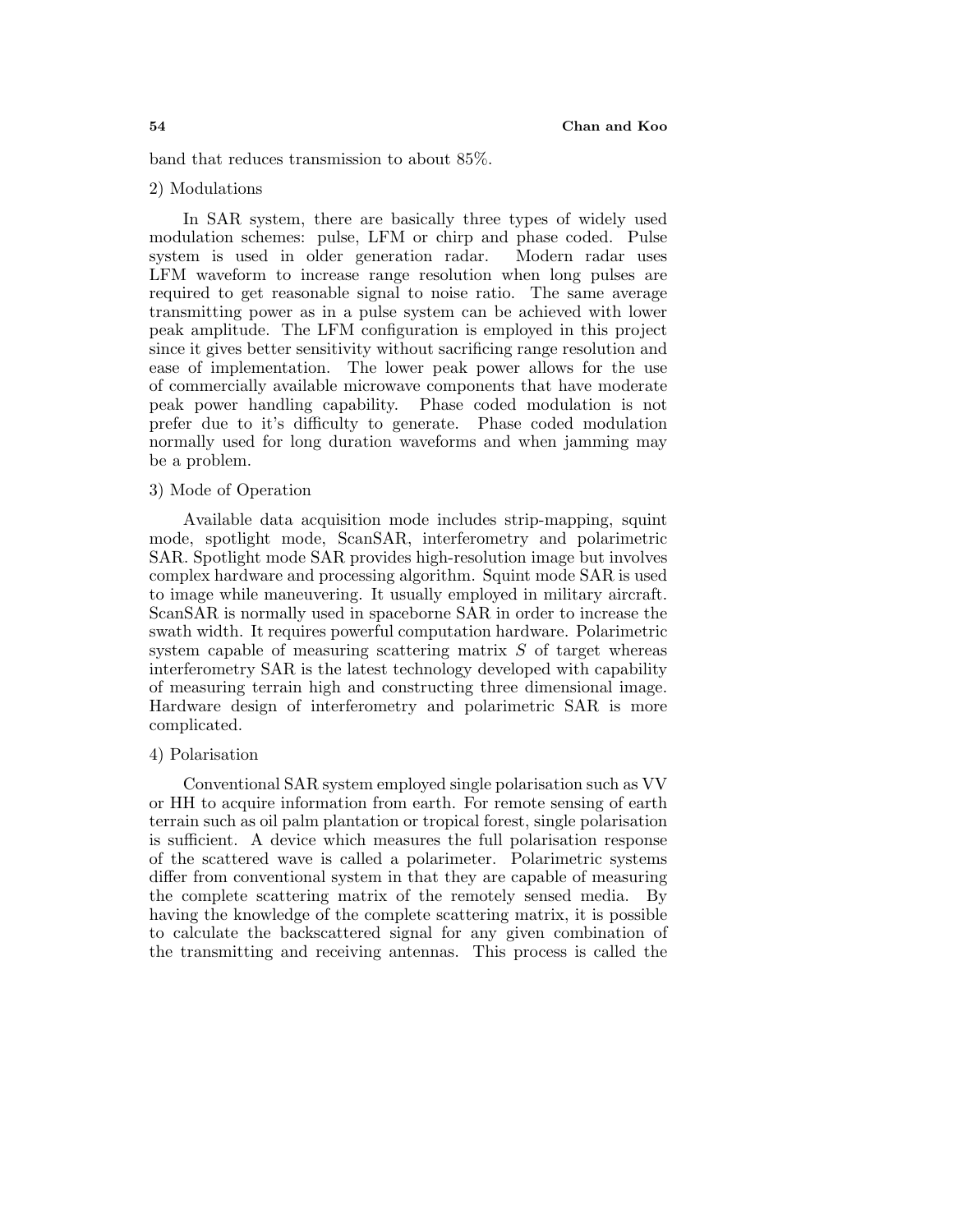polarisation synthesis, which is an important technique used in terrain classification [27–29].

## 5) Dynamic Range of Backscattering Coefficient  $\sigma^{\circ}$

The required system sensitivity is determined based on the various categories of earth terrain to be mapped such as man made target, ocean, sea-ice, forest, natural vegetation and agriculture, geological targets, mountain, land and sea boundary. From the open literatures, the typical value of  $\sigma^{\circ}$  falls in the range of  $+20$  dB to  $-40$  dB [30, 31]. For vegetation the typical value of  $\sigma^{\circ}$  vary from +0 dB to -20 dB.

6) Operating Platform

Basically SAR systems can be separated into two groups: airborne system operating on variety of aircraft and spaceborne system operating on satellite or space shuttle platforms. Spaceborne SARs have smaller range of incidence angle and larger swath width, but high data rate is a problem. Whereas airborne SARs illuminated smaller footprint on the earth and the data rate is much lower.

#### 7) Spatial Resolution

Typical resolution of airborne SAR range from 1 m to 20 m [15]. It depends mostly on the application requirements. Table below shows some science applications vs. resolutions of airborne SAR.

| <b>Discipline</b>          | Resolution   |  |  |
|----------------------------|--------------|--|--|
| Vegetation classification  | $5-20$ m     |  |  |
| Soil Moisture and Salinity | $5-50$ m     |  |  |
| Hydrology                  | $5-20$ m     |  |  |
| Oceanography               | $50 - 200$ m |  |  |
| Archaeology                | $2 - 20$ m   |  |  |

**Table 3.1.** Science applications vs. resolution requirement.

8) Swath Width and Range of Incident Angle to be covered

From the open literature, the swath width for airborne SAR range from 5 km to 60 km depends on altitude of operating platform and incidence angle. From the open literatures, the incident angle from  $0°-$ 80◦ is utilised by present airborne SARs. The backscattering coefficient of nature targets such as soil, grass and vegetable are maintained almost constant over the incident angle of  $40^{\circ}$  to  $60^{\circ}$  [1, 32].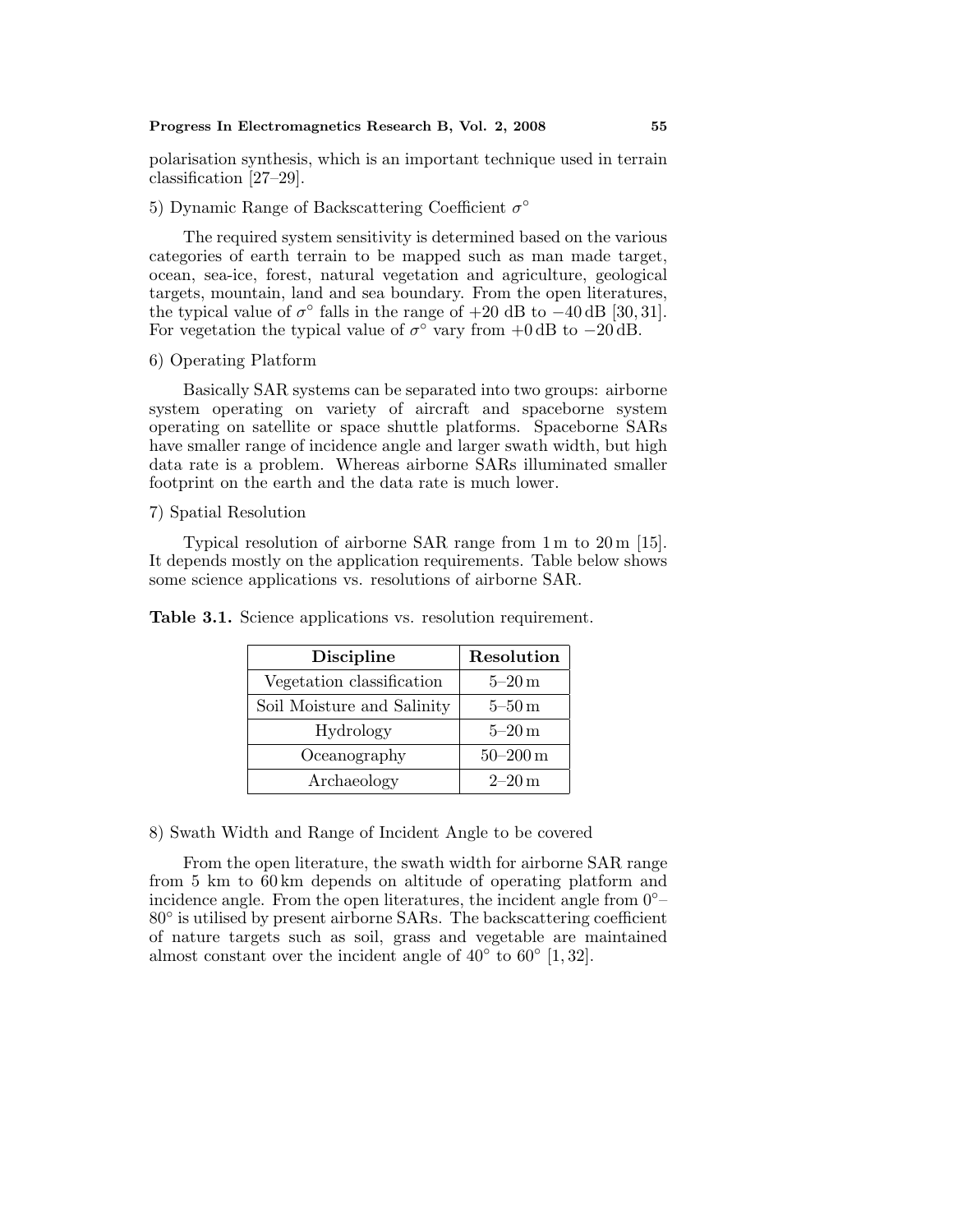9) Pulse Repetition Frequency (PRF)

The upper limit of PRF is attained from a consideration of the maximum mapping range and the fact that the return pulse from this range should come within the interpulse period [21]. In order to adequately sample the Doppler bandwidth, the radar must be pulse with a PRF greater or equal to this bandwidth. Combination of lower and upper limit, we obtained

$$
\frac{2v}{\ell} \leq PRF \leq \frac{c}{2R_{far}}
$$

where  $R_{far}$  is the far range from the airborne platform.

10) Antenna

Yagi, slotted-waveguide, horn, dish, and microstrip antennas have found some applications in SAR one time or another. Table 3.2 shows a summary of some selected SAR systems. Yagi is suited for lower frequency applications, while dish is suited for very high frequency application. Modern civilian SAR system generally operate in L- Cand X-band, where slotted-waveguide and microstrip antennas provide the best performance.

## **4. DESIGN PARAMETERS**

The design consideration in Section 3 can be used as the basic guideline to select the suitable microwave system parameters. Basically, the system hardware consists of (i) the microwave components such as antenna, oscillator, mixer, power amplifier and circulator, and (ii) the low frequency electronics components such as integrated circuits, resistors and capacitors. The design of the microwave subsystem is generally more difficult to handle. Therefore, the microwave subsystem was given more attention in the initial stage of the design. The low frequency sections were carefully designed to match the microwave's specifications.

Subsystem level design determines the requirements of SAR subsystem. The requirements will be based on the design parameters decided in Section 3. The radar subsystem can be functionally divided into three assemblies: (i) Transmitter; (ii) Receiver; and (iii) antenna. Each of these assemblies can be further divided into subassemblies and components. Fig. 4.1 shows the block diagram of the SAR system. The transmitter generated the required signal and transmitted via an antenna. Part of the energy is intercepted by the target and reflected back to the receiving antenna. The received echoes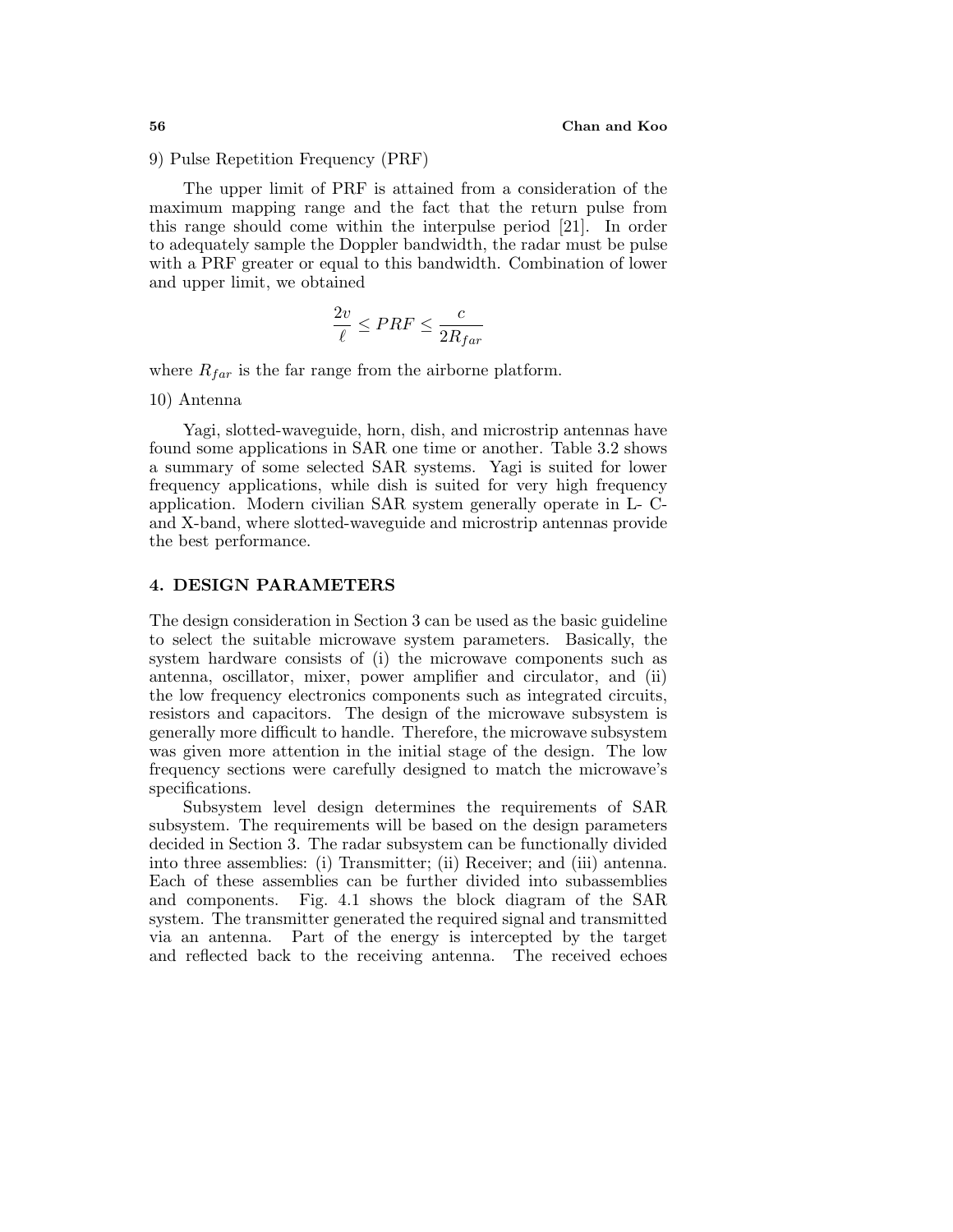| Name of the project | Frequency of | Antenna type   | Gain                 | Beamwidth |                |
|---------------------|--------------|----------------|----------------------|-----------|----------------|
|                     | operation    |                |                      | (degree)  |                |
|                     |              |                |                      | Az        | Ele            |
| NASA AIRSAR         | P-band       | All Microstrip | 14 dBi               | 19        | 38             |
|                     | L-band       |                | $18\,\mathrm{dBi}$   | 8         | 44             |
|                     | C-band       |                | 24 dBi               | 2.5       | 50             |
| DLR E-SAR           | P-band       | Microstrip     | $12\,\mathrm{dBi}$   | 30        | 60             |
|                     | L-band       | Microstrip     | $17\,\mathrm{dBi}$   | 18        | 35             |
|                     | S-band       | Microstrip     | n.a.                 | 20        | 35             |
|                     | C-band       | Microstrip     | $17\,\mathrm{dBi}$   | 19        | 33             |
|                     | X-band       | Horn           | $17.5\,\mathrm{dBi}$ | 17        | 30             |
| CCRS C/X SAR        | C-band       | All Horn       | 26 dBi               | 3.3       | 25             |
|                     | X-band       |                | $28.5$ dBi           | 1.4       | 26             |
| $NASDA X/L-band$    | L-band       | Microstrip     | 18 dBi               | 2.3       | 40             |
| <b>SAR</b>          | X-band       | Waveguide-slot | $26.5$ dBi           | 2.3       | 40             |
| <b>DCRS EMISAR</b>  | L-band       | All Microstrip | 17.1 dBi             | 10        | 42             |
|                     | C-band       |                | $26\,\mathrm{dBi}$   | $2.4\,$   | 31             |
| Lynx                | Ku-band      | Horn-fed dish  | n.a.                 | $3.2\,$   | $\overline{7}$ |
| PHARUS C-band       | C-band       | Microstrip     | n.a.                 | 2.3       | 24             |
| SAR.                |              |                |                      |           |                |

**Table 3.2.** Comparison of antenna parameters between SAR system.

are amplified and down-converted to lower frequency in the receiver. Further amplification and filtering process is done by IF section of the receiver. Finally the IF signals are digitised and stored in high-density digital recorder for future analysis.



Figure 4.1. System block diagram.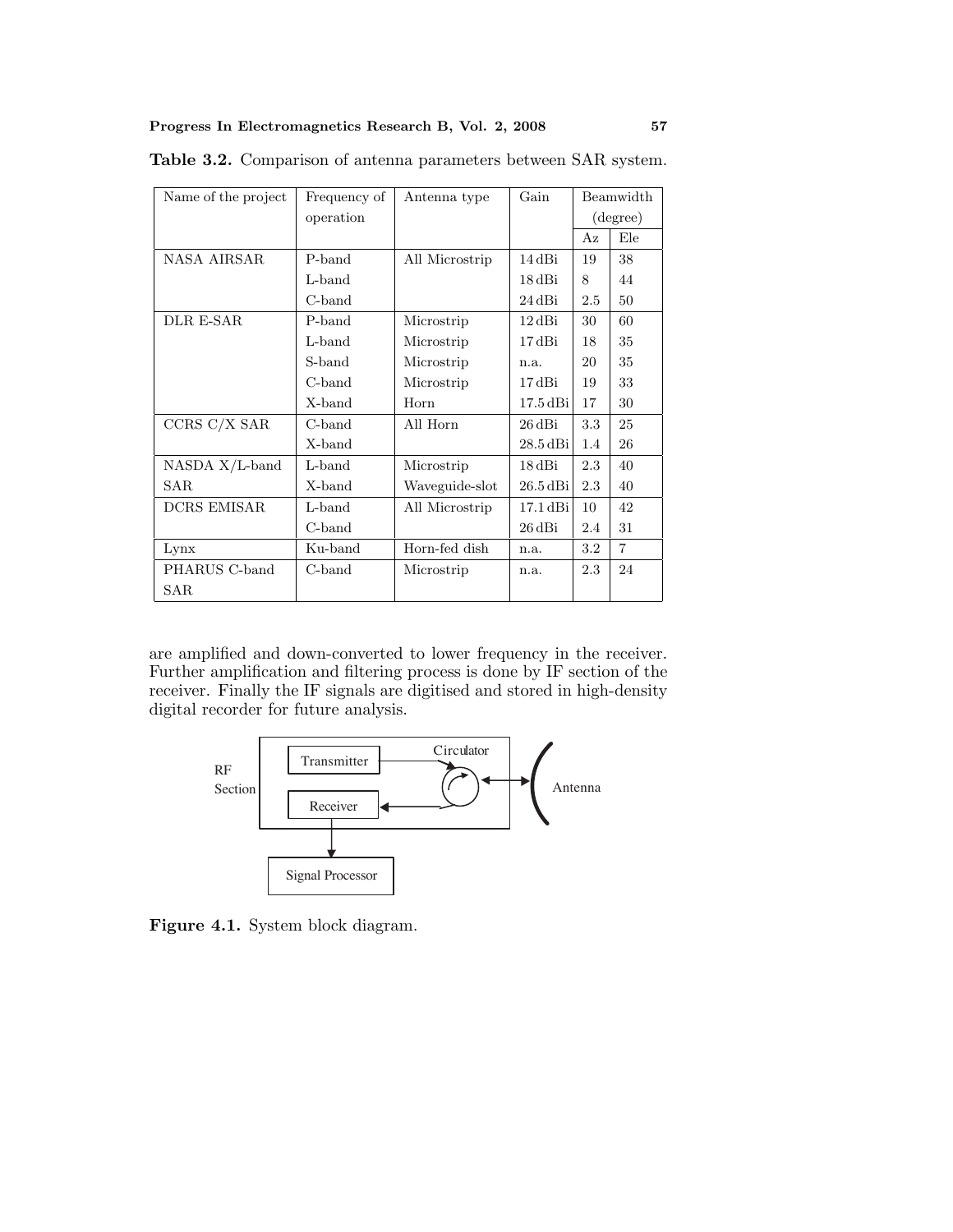## **5. CONCLUSION**

The Synthetic Aperture Radar (SAR) is an all-weather imaging tool that achieves fine along-track resolution by taking the advantage of radar motion to synthesize a large antenna aperture. SAR technology has provided terrain structural information to geologists for mineral exploration, oil spill boundaries on water to environmentalists, sea state and ice hazard maps to navigators, and reconnaissance and targeting information to military operations. There are many other applications or potential applications. This paper serves as a basic study of SAR. The principle of SAR is described and basic SAR signal processing concept is discussed. Besides the overview of design consideration for SAR system is also highlighted.

# **REFERENCES**

- 1. Skolnik, M. I., Radar Handbook, McGraw-Hill, New York, 1970.
- 2. Curlander, J. C. and R. N. McDounough, Synthetic Aperture Radar, Systems and Signal Processing, John Wiley & Sons, New York, 1991.
- 3. Ulaby, F. T., R. K. Moore, and A. K. Fung, Microwave Remote Sensing: Active and Passive, Vol. I, Artech House, Norwood, 1981.
- 4. Drinkwater, M. K., R. Kwok, and E. Rignot, "Synthetic aperture radar polarimetry of sea ice," Proceeding of the 1990 International Geoscience and Remote Sensing Symposium, Vol. 2, 1525–1528, 1990.
- 5. Lynne, G. L. and G. R. Taylor, "Geological assessment of SIR-B imagery of the amadeus basin," IEEE Trans on Geosc. and Remote Sensing, Vol. 24, No. 4, 575–581, 1986.
- 6. Hovland, H. A., J. A. Johannessen, and G. Digranes, "Slick detection in SAR images," Proceeding of the 1994 International Geoscience and Remote Sensing Symposium, 2038–2040, 1994.
- 7. Walker, B., G. Sander, M. Thompson, B. Burns, R. Fellerhoff, and D. Dubbert, "A high-resolution, four-band SAR Testbed with real-time image formation," Proceeding of the 1986 International Geoscience and Remote Sensing Symposium, 1881–1885, 1996.
- 8. Storvold, R., E. Malnes, Y. Larsen, K. A. Hogda, S.-E. Hamran, K. Mueller, and K. Langley, "SAR remote sensing of snow parameters in norwegian areas — Current status and future perspective," Journal of Electromagnetic Waves and Applications, Vol. 20, No. 13, 1751–1759, 2006.
- 9. Kong, J. A., S. H. Yueh, H. H. Lim, R. T. Shin, and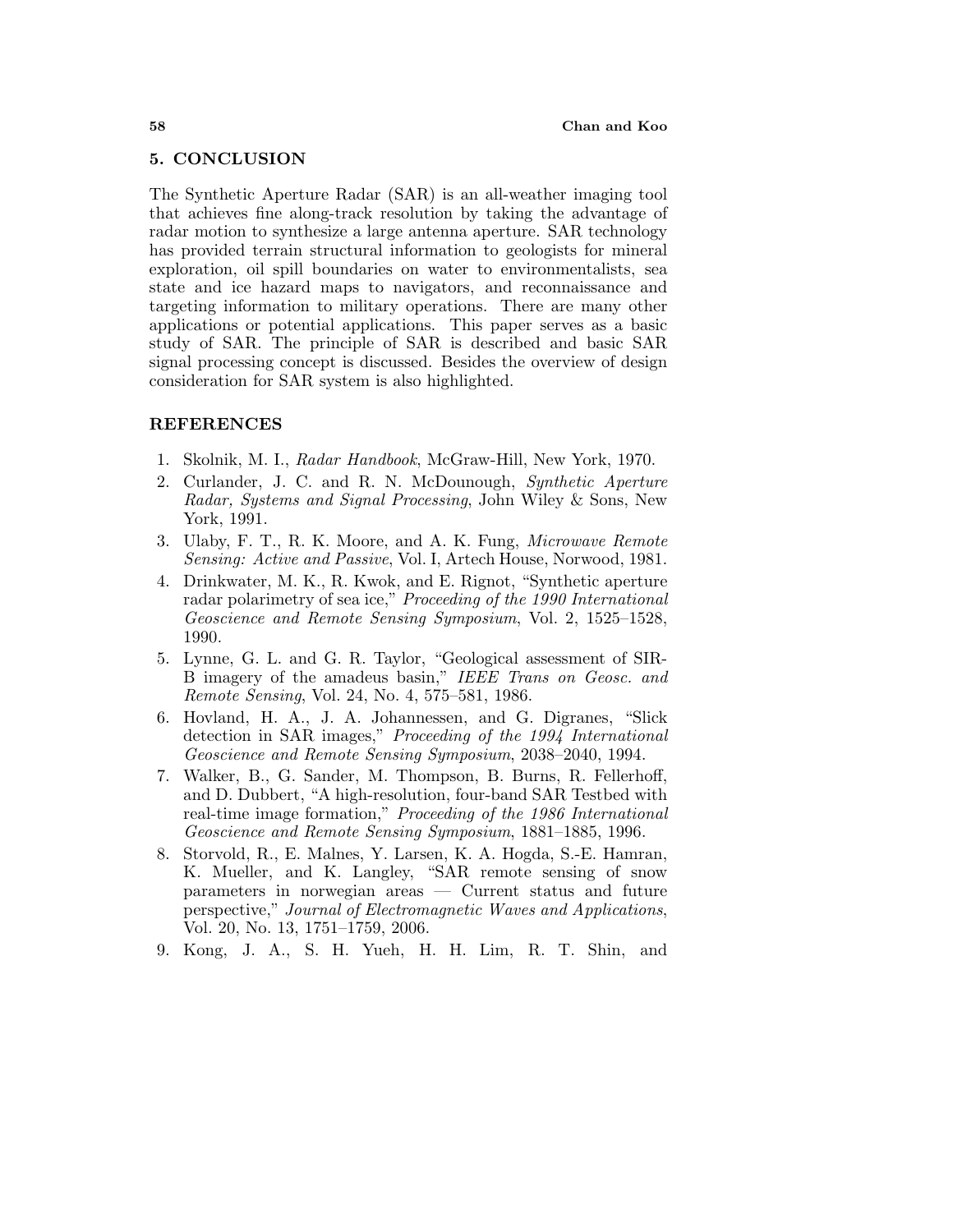J. J. van Zyl, "Classification of earth terrain using polarimetric synthetic aperture radar images," Progress In Electromagnetics Research, PIER 03, 327–370, 1990.

- 10. Thompson, T. W., A User's Guide for the NASA/JPL Synthetic Aperture Radar and the NASA/JPL L- and C-band Scatterometers, 83–38, JPL Publication, 1986.
- 11. Held, D. N., W. E. Brown, A. Freeman, J. D. Klein, H. Zebker, T. Sato, T. Miller, Q. Nguyen, and Y. L. Lou, "The NASA/JPL multifrequency, multipolarisation airborne SAR system," Proceeding of the 1988 International Geoscience and Remote Sensing Symposium, 345–349, 1988.
- 12. Thompson, D. G., D. V. Arnold, and D. G. Long, "YSAR: A compact, low-cost synthetic aperture radar," Proceeding of the 1996 International Geoscience and Remote Sensing Symposium, 1892–1894, 1996.
- 13. Livingstone, C. E., A. L. Gray, R. K. Hawkins, and R. B. Olsen, "CCRS C/X-airborne synthetic aperture radar: An R&D tool for the ERS-1 time frame," IEEE Aerospace and Electronic Systems Magazine, Vol. 3, No. 10, 11–20, 1988.
- 14. Walker, B., G. Sander, M. Thompson, B. Burns, R. Fellerhoff, and D. Dubbert, "A high-resolution, four-band SAR Testbed with real-time image formation," Proceeding of the 1986 International Geoscience and Remote Sensing Symposium, 1881–1885, 1996.
- 15. Birk, R., W. Camus, E. Valenti, and W. J. McCandles, "Synthetic aperture radar imaging systems," IEEE Aerospace and Electronic Systems Magazine, Vol. 10, No. 11, 15–23, 1995.
- 16. Madsen, S. N., E. L. Christensen, N. Skou, and J. Dall, "The Danish SAR system: Design and initial tests," IEEE Trans. on Geosc. and Remote Sensing, Vol. 29, No. 3, 417–426, 1991.
- 17. Thompson, D. G., D. V. Arnold, D. G. Long, G. F. Miner, M. A. Jensen, "YINSAR: A compact, low-cost interferometric synthetic aperture radar," Proceeding of the 1998 International Geoscience and Remote Sensing Symposium, 1920–1922, 1998.
- 18. Way, J. and E. A. Smith, "The evolution of synthetic aperture radar systems and their progression to the EOS SAR," IEEE Transactions on Geoscience and Remote Sensing, Vol. 29, Issue 6, 962–985, 1991.
- 19. Nemoto, Y., H. Nishino, M. Ono, H. Mizutamari, and K. Nishikawa, K. Tanaka, "Japanese Earth Resources Satellite-1 synthetic aperture radar," Proceedings of the IEEE, Vol. 79, Issue 6, 800–809, 1991.